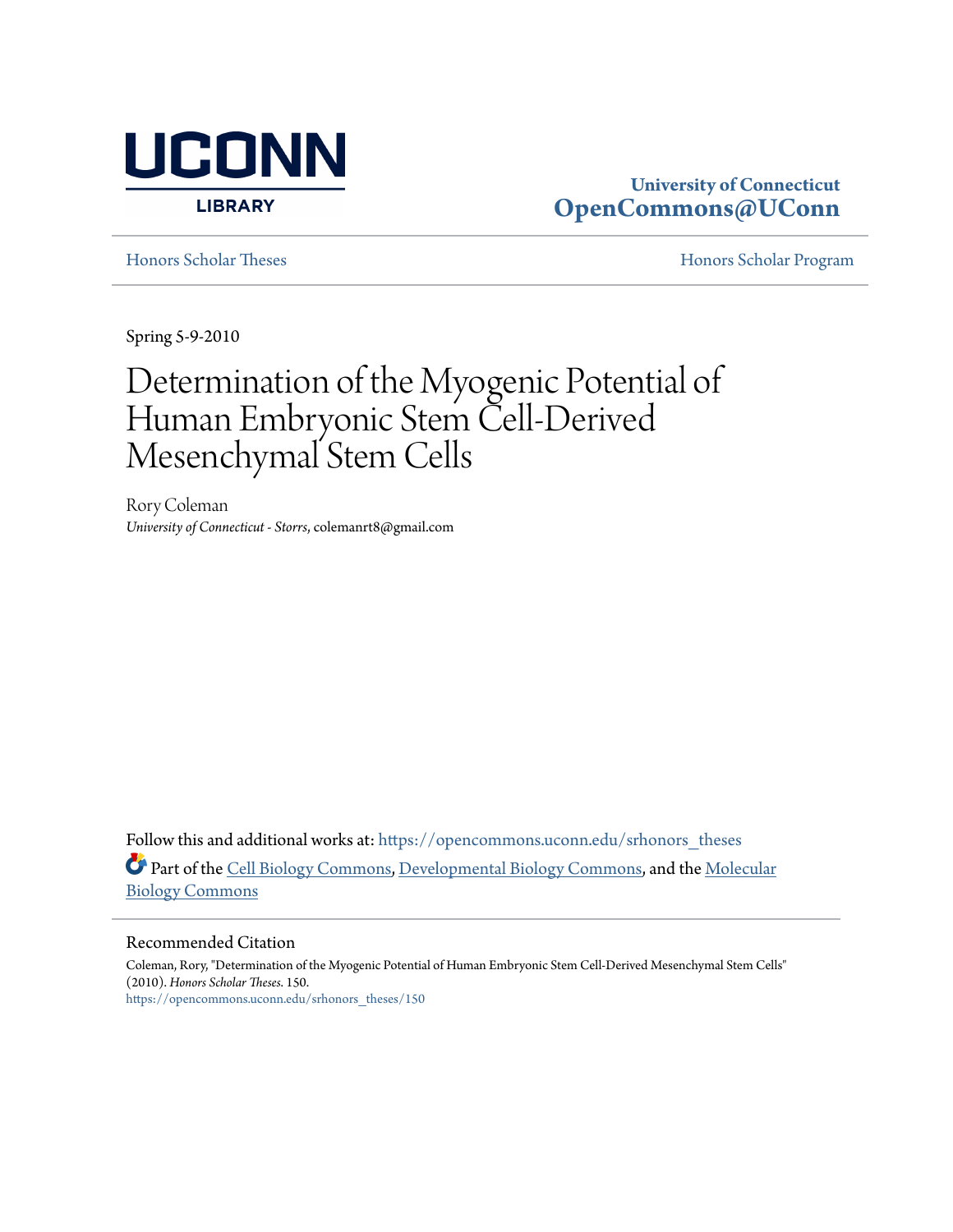*University Scholar Program*

*University Scholar Thesis*

University of Connecticut 2010

# Determination of the Myogenic Potential of Human Embryonic Stem Cell-derived Mesenchymal Stem Cells

Rory Coleman University of Connecticut, Storrs rory.coleman@uconn.edu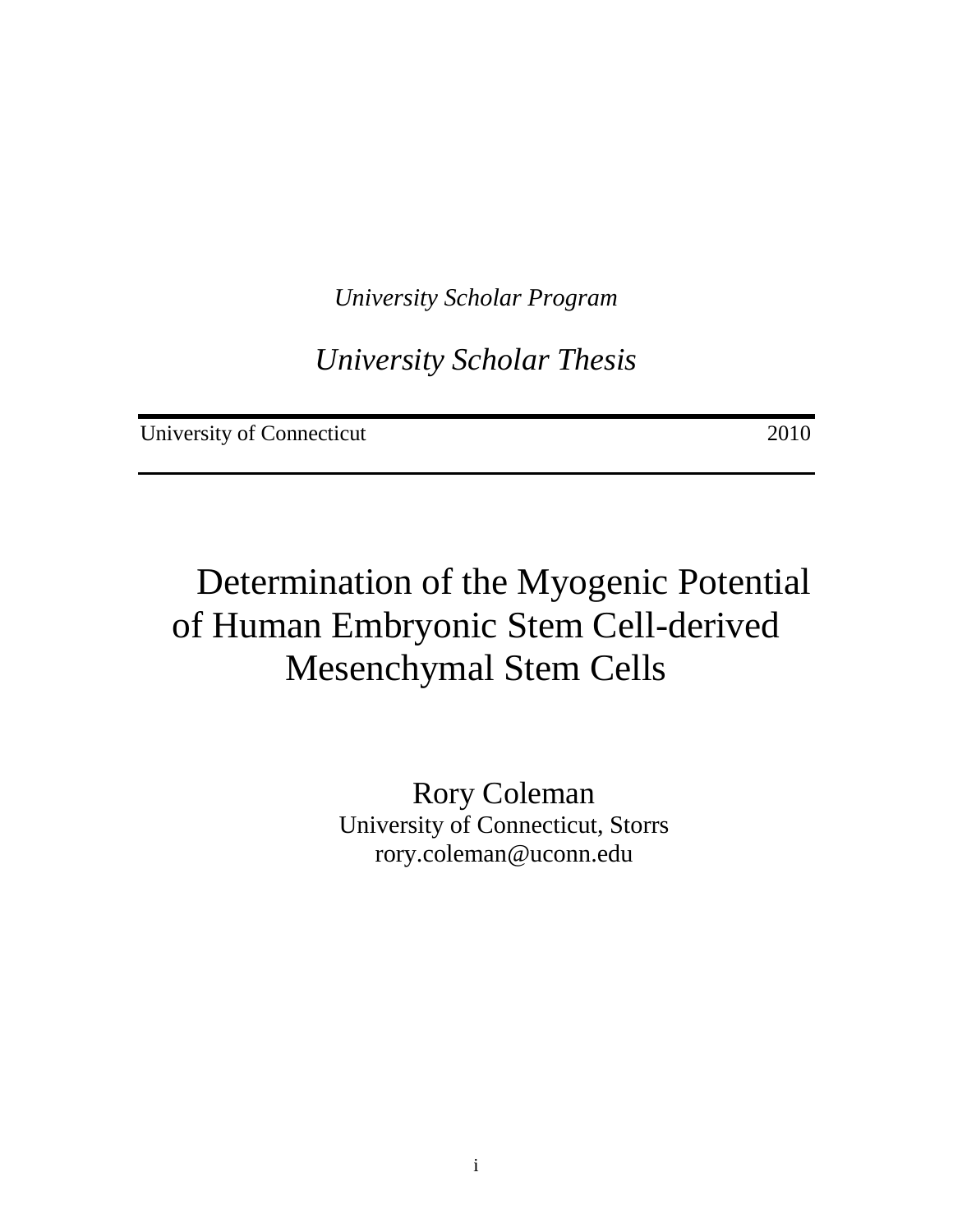# Determination of the Myogenic Potential of Human Embryonic Stem Cell-derived Mesenchymal Stem Cells

Rory Coleman

May 1, 2010

University of Connecticut

University Scholars Programs/Honors Program

Thesis Advisor: Dr. David Goldhamer

Major Advisor/Associate Advisor: Dr. Adam Zweifach

Associate Advisor: Dr. Joanne Conover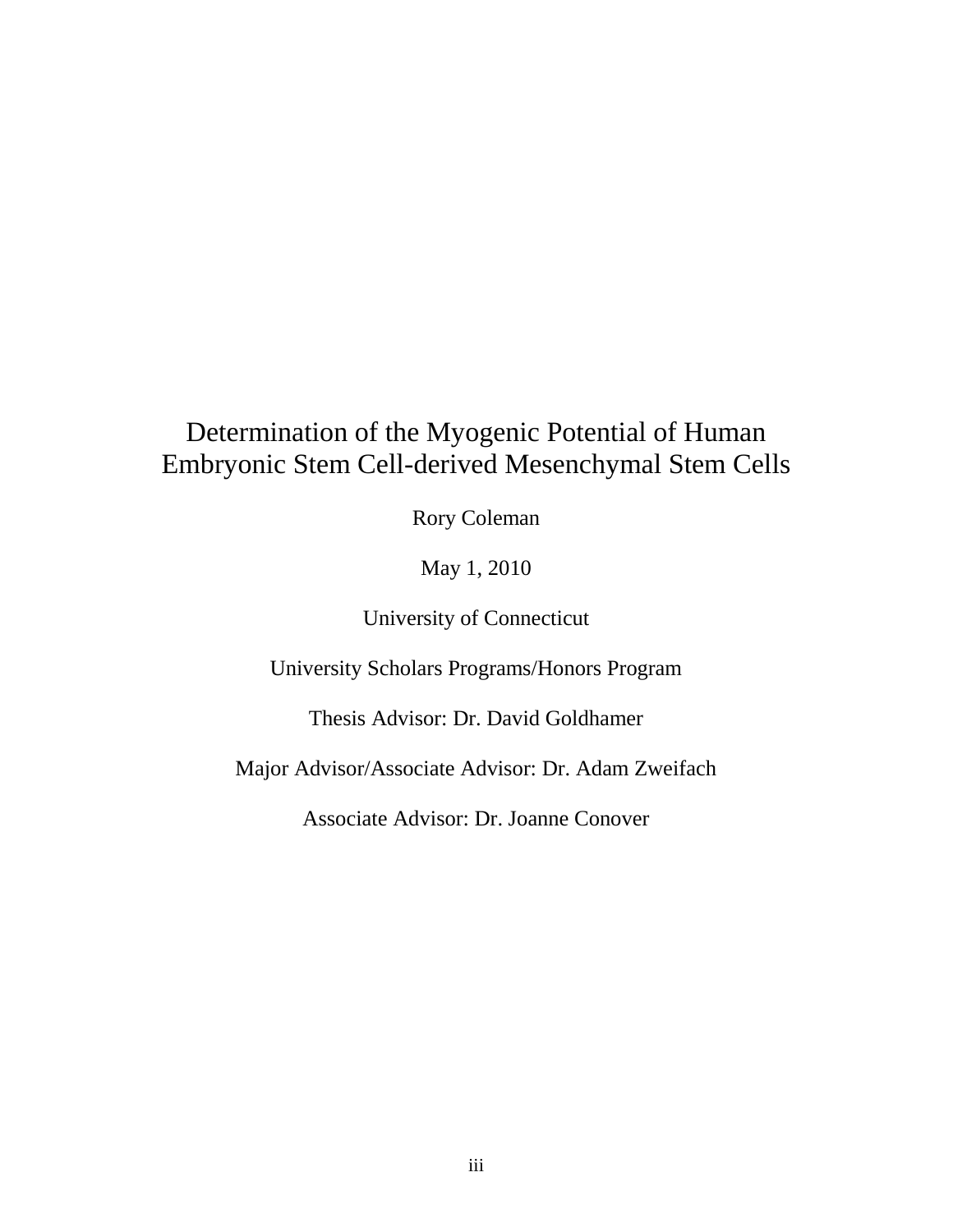#### **Abstract**

# **Determination of the Myogenic Potential of Human Embryonic Stem Cell-derived Mesenchymal Stem Cells**

Rory Coleman, University Scholars Program

## University of Connecticut 2010

Human embryonic stem cells (hESCs) have the potential to differentiate to all adult somatic cells. This property makes hESCs a very promising area of research for the treatment of disorders in which specific cell populations need to be restored. Despite this potential, research that focuses on producing mesodermally derived cell populations from hESCs is decidedly limited, notwithstanding the prevalence of disorders involving mesodermal tissues for which treatment options are limited. Skeletal muscle myoblasts are derivatives of mesodermal cells and are characterized by the expression of the MyoD gene. These cells are difficult to obtain from hESCs in a reproducible and efficient manner. Recent developments in the field have showed some success in obtaining myogenic cells from hESCs through a mesenchymal stem cell (MSC)-like intermediate population. MSCs, which are an adult stem cell population typically derived from the bone marrow, are capable of generating multiple cell types including skeletal muscle. The aim of this study was to develop an efficient method that derives myoblasts from an MSC-like intermediate. To accomplish this goal, we first set out to isolate and expand the MSC-like intermediate from hESCs differentiated in vitro. Difficulties in reproducing published cell-differentiation methodologies, which represent a significant and familiar challenge in hESC research, are highlighted in this report.

iv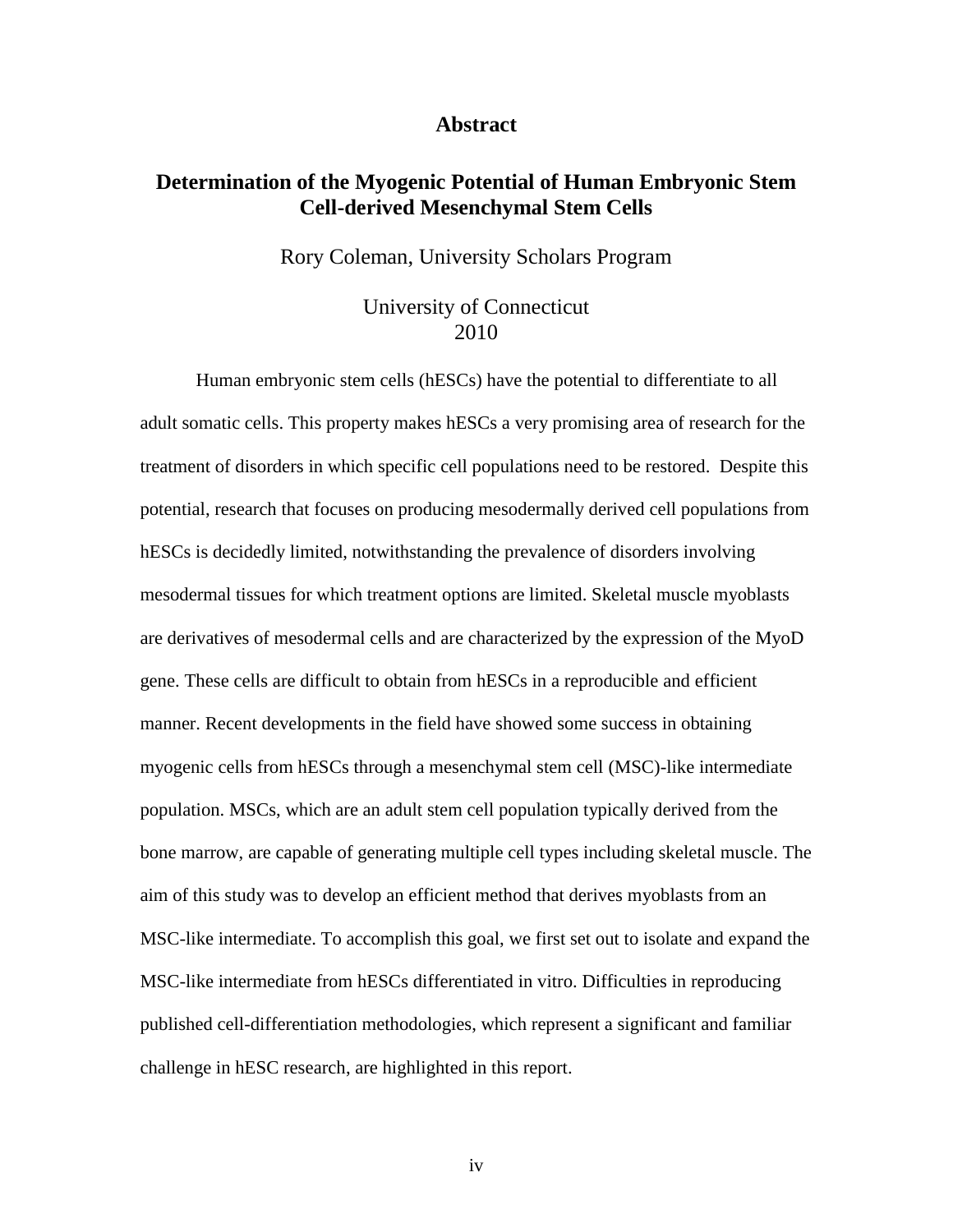### **Acknowledgements**

There are a number of people who have played a major role in guiding my research and the development of my thesis whom I would like to express my thanks.

I would like to thank Dr. David Goldhamer, who has provided me with invaluable mentorship in and out of the laboratory. His support and commitment to my development as a scientist has allowed me to discover a passion for scientific research previously unbeknownst to me.

I would also like to thank Dr. Betty Lawton, who trained me in the laboratory for the past two and a half years. With her patient guidance my thesis project was made possible.

I would like to thank all the other members of the Goldhamer laboratory: Cathy, Shoko, Youfun, Amanda, Arpita, Jim, Julio, Mike, Onur, William, Masa, Radhika, Nick, David, Eileen, and Hima. They have created an atmosphere of humor and congeniality that made the lab feel like home. They have also shared with me insights and advice with me that have played an integral in my growth as a developing scientist.

I would like to thank Dr. Joanne Conover, not only for the role she played as part of my thesis committee, but the advise and counsel she provided me in an planning my future in science.

I would like to thank Dr. Adam Zweifach for serving as a member of my committee as a well as being my major advisor for the past two years.

Finally, I would like to thank the UConn Honors program and University Scholars program for the opportunities they provided me to conduct research and to develop an

v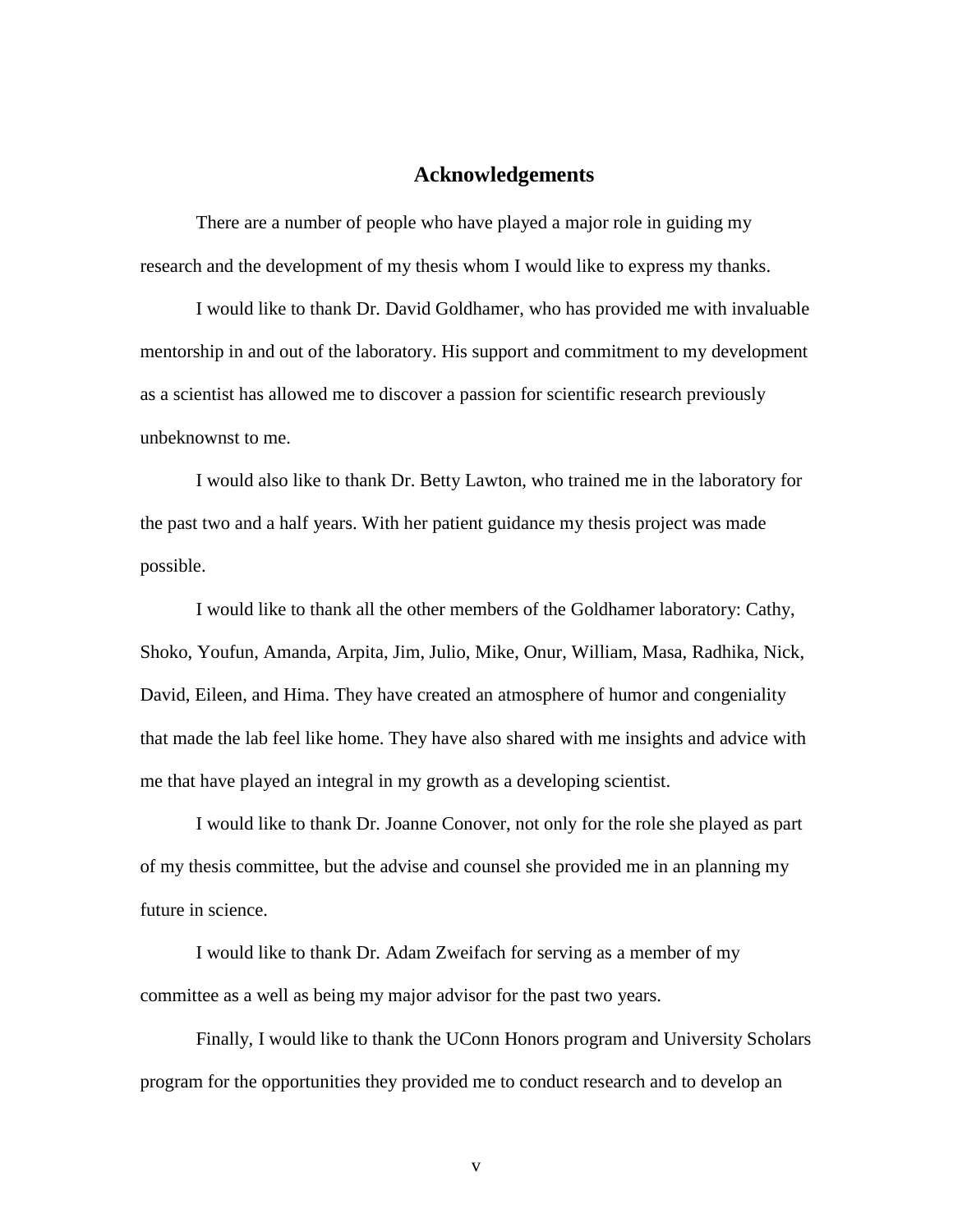independent project of my own. Through the provision of two SURF grants I have been able to make progress on my project that would have been impossible otherwise.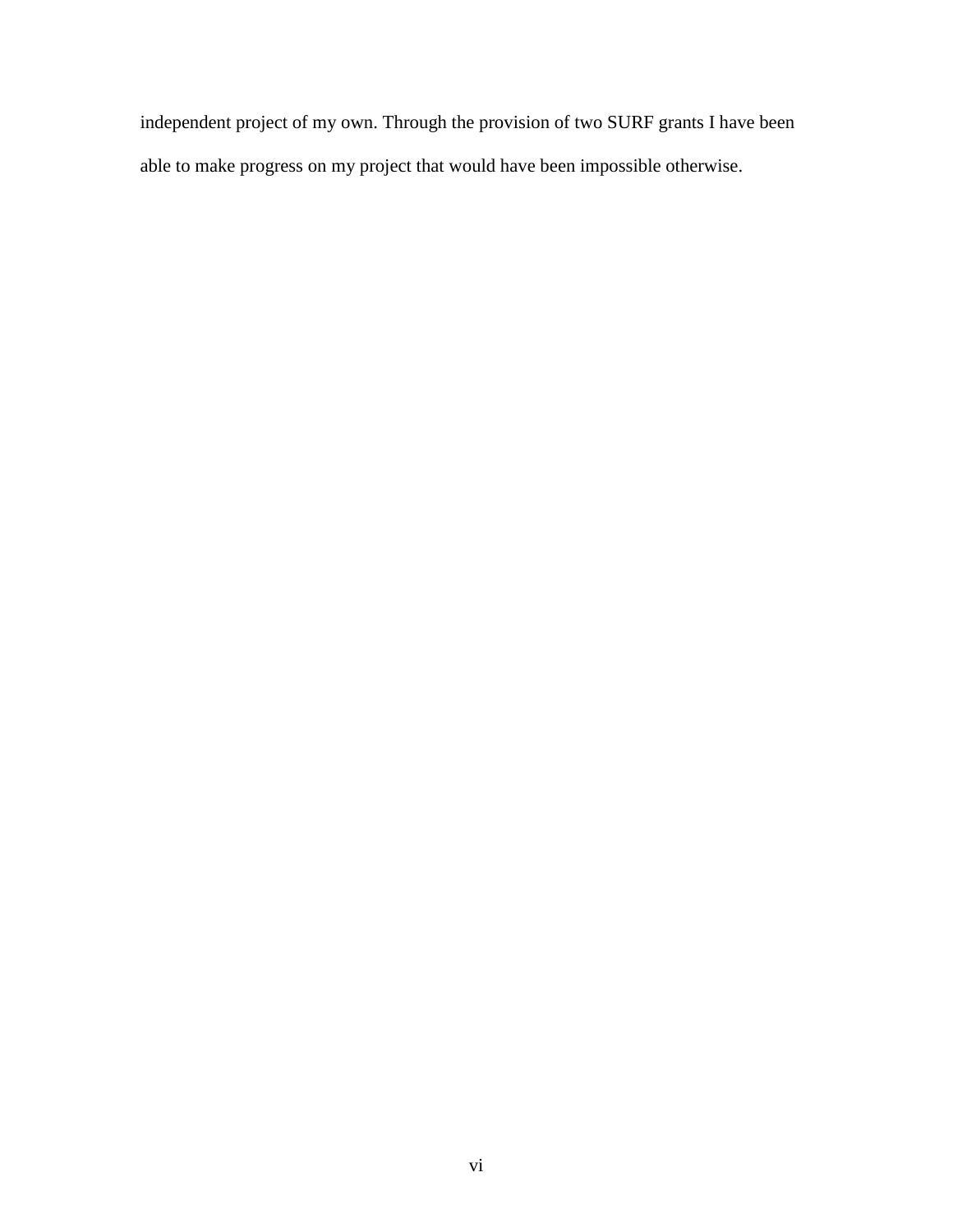|  | <b>Table of Contents</b> |
|--|--------------------------|
|  |                          |

| III. Determination of the Myogenic Potential of hESC-derived MSCs22 |
|---------------------------------------------------------------------|
|                                                                     |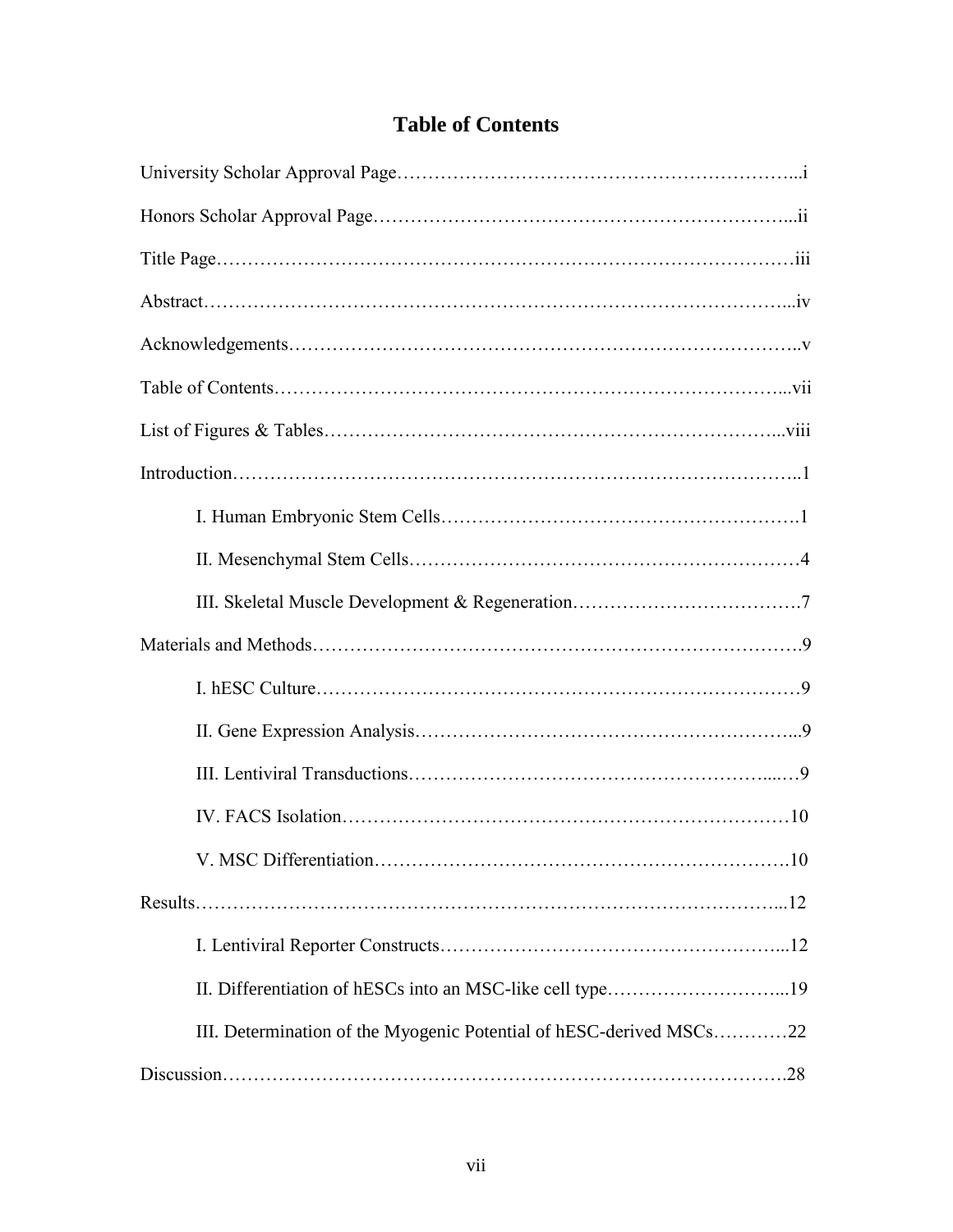# **List of Figures**

# **List of Tables**

|--|--|--|--|--|--|--|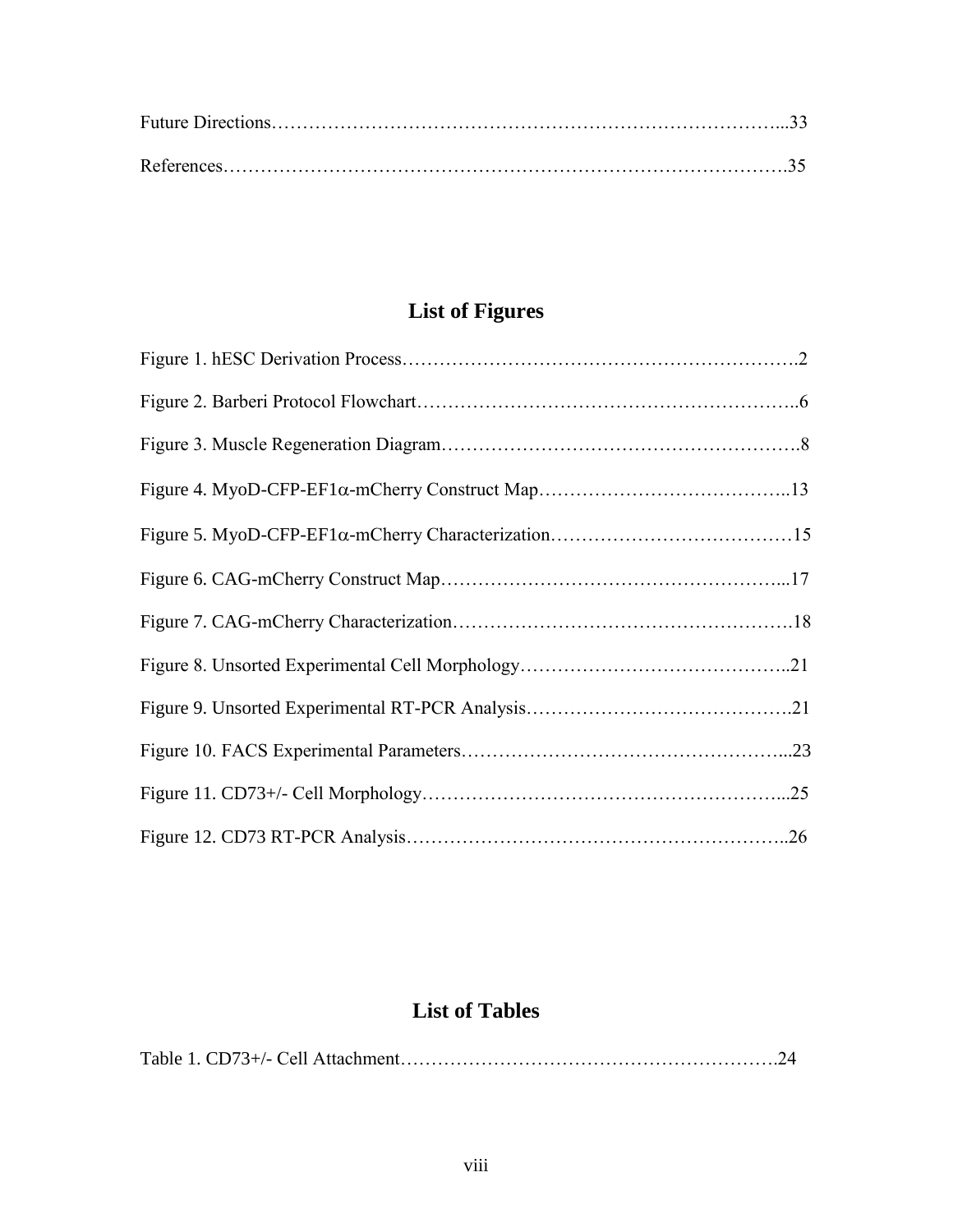# **Introduction**

### **I. Human Embryonic Stem Cells**

Human embryonic stem cells (hESCs) are a pluripotent cells with the potential to generate all the tissues of the body (Trounson et al, 2006). While ES cells have been utilized for years in mouse, it was not until 1998 that Thomson *et al.* described the first successful isolation and cultivation of hESCs (Thomson, et al., 1998). HESCs are derived from cells isolated from the inner cell mass (ICM) of the preimplantation blastocyst-stage embryo. Following isolation, the ICM cells are plated onto a monolayer of irradiated mouse embryonic fibroblast (MEFs) in media supplemented with basic fibroblast growth factor (FGF-2). The MEFs and FGF-2 play a critical role in maintaining the ICM cells in a pluripotent state (Thomson, et al., 1998). After multiple passages under these conditions, the ICM cells take on a characteristic hESC phenotype, forming monolayer colonies of cells (Fig. 1)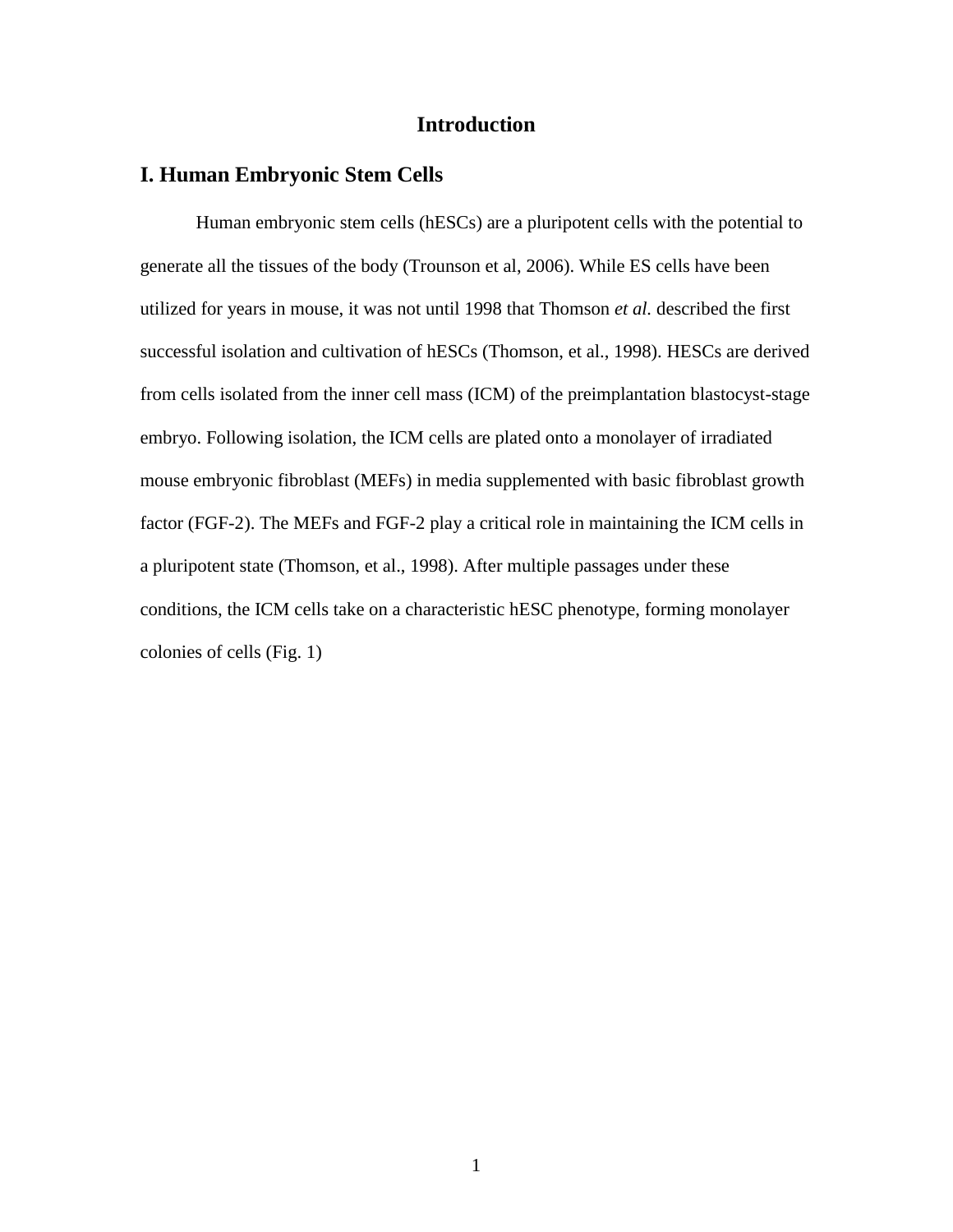

**Figure 1.** Diagram of the process of deriving human embryonic stem cells from the ICM of blastocysts (Winslow & Duckwall, 2001).

Upon derivation of a new hESC line from an embryo, the cells are characterized to verify their pluripotency. The undifferentiated state of a hESC line is characterized by the expression of a number of different genes, including cell surface markers such as the glycolipid antigens SSEA-3, -4, the keratin sulfate antigens TRA-1-60 and TRA-1-81 (Ohtsuka & Dalton, 2008), and by transcription factors that play an important role in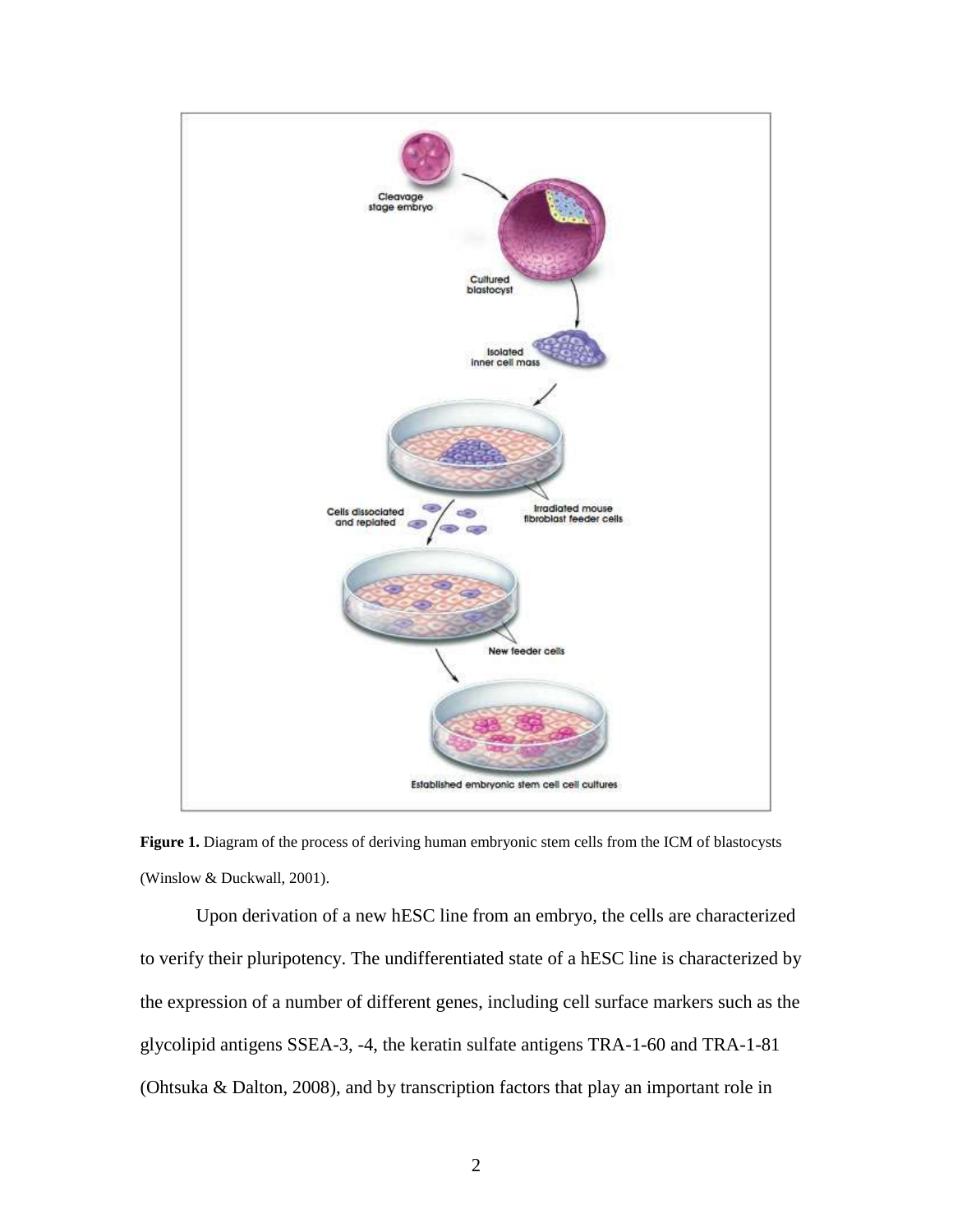maintaining the undifferentiated state such as Oct4, Nanog, and Sox2 (Johnson et al, 2006). Because the expression of only a single marker is insufficient to denote an undifferentiated hESC population, the expression pattern of this set of genes is taken together to characterize a specific hESC line.

To confirm pluripotency, cells are shown to be able to differentiate into nearly all cell types. This can be accomplished by two means. HESCs can be differentiated as embryoid bodies (EBs). Specifically, colonies are isolated from the tissue culture plate and grown as units in suspension. These culture conditions cause the hESC cells within the colonies to spontaneously aggregate to form spheres. EBs recapitulate the earliest stages of embryonic development, in that the three germ layers, endoderm, mesoderm, and ectoderm, are formed. Because EBs generate all three germ layers, they serve as an important tool for testing the differentiation potential of hESCs (Hwang et al, 2008).

The second pluripotency test utilized in hESCs is teratoma formation. When hetal into immunodeficient mice they form tumors known as teratomas. These teratomas contain randomly differentiated cells of a number of different lineages, again serving the important purpose of testing the differentiation potential of the cells (Thomson et al, 1998).

The ultimate test of true pluripotency is the ability of an ESC line to generate a complete organism. This is accomplished by injecting ESCs into a developing embryo, allowing the embryo to grow to form an adult organism. If the ESCs are contained in the germline of the developing embryo then the resulting progeny will be entirely derived from the ESC line used in the study. This procedure is routinely used with mouse ESCs,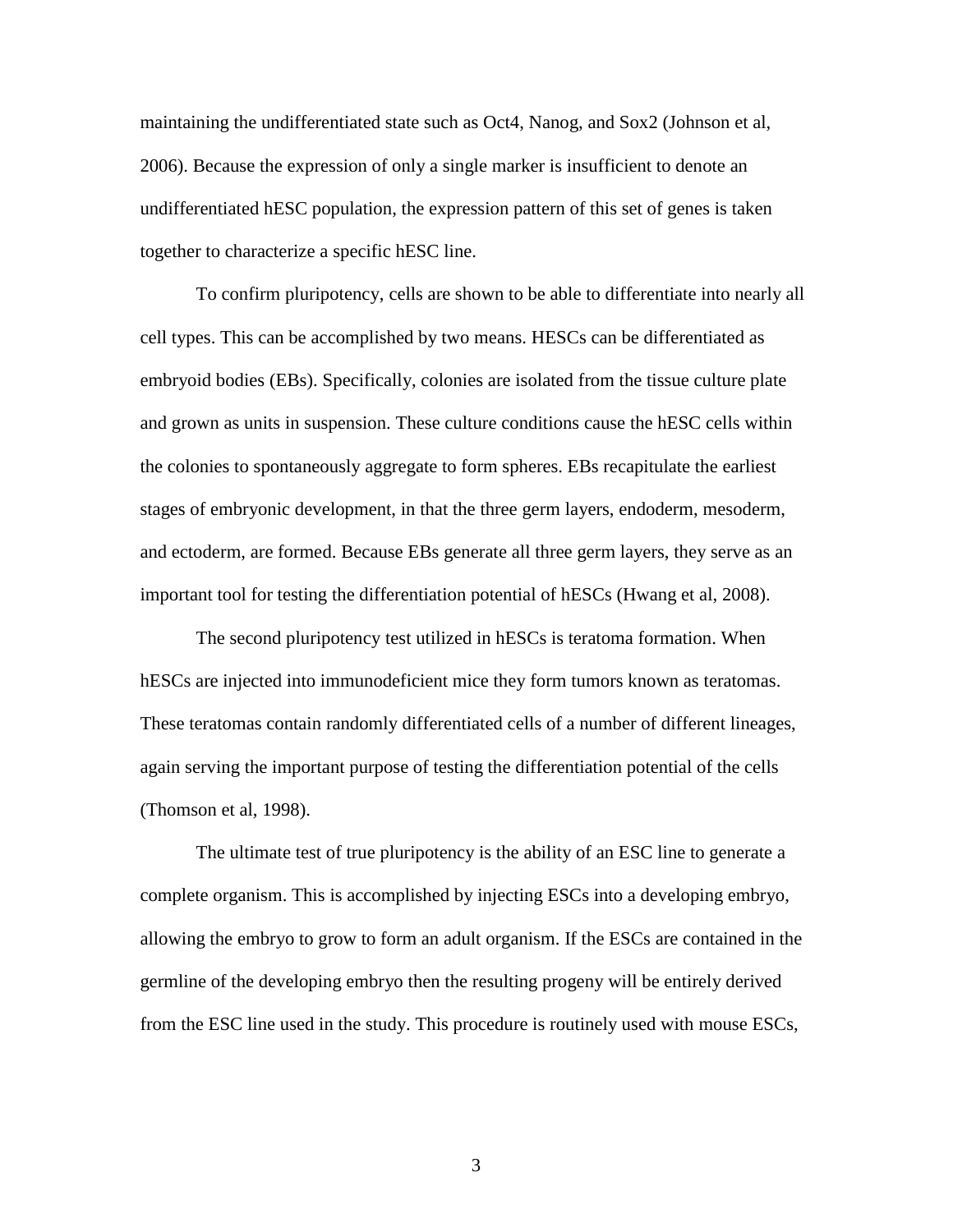but cannot be used for hESCs due to a number of ethical dilemmas. As a result, hESCs can never be shown to be truly pluripotent.

In the twelve years since the derivation of the first hESC lines significant progress has been made in developing differentiation strategies for the generation of specific lineages. HESCs have been shown to readily generate ectodermal lineages, consistent with the observation that the ectoderm appears to be a developmental default pathway. Furthermore, neurectodermal differentiation, in particular, has proven to be to be generated efficiently and is thus, considered to possess significant therapeutic potential (Reubinoff et al, 2001). Endodermal lineages have also been derived from hESCs, as evidenced by the generation of two clinically important cell types: liver hepatocytes (Rambhatla et al, 2003) and insulin-producing  $\beta$  cells (Segev et al, 2004). Unfortunately, the *in vitro* generation of the majority of mesodermal lineages have proven to be much more challenging. In addition, the derivation of skeletal muscle from hESCs, the mesodermal cell type of interest in this study, has been particularly difficult to accomplish. In fact, only a few groups have claimed to be able to differentiate hESCs into skeletal muscle. The *in vitro* differentiation protocols reported by one of these groups is examined closely in this study (Barberi et al, 2007).

## **II. Mesenchymal Stem Cells**

Mesenchymal stem cells (MSCs) are an adult stem cell population that was originally isolated from the adult bone marrow and are characterized by their ability to adhere to tissue culture plastics. This ability to adhere to tissue culture plates facilitates the purification of MSCs away from the hematopoietic stem cells (HSCs) that make up a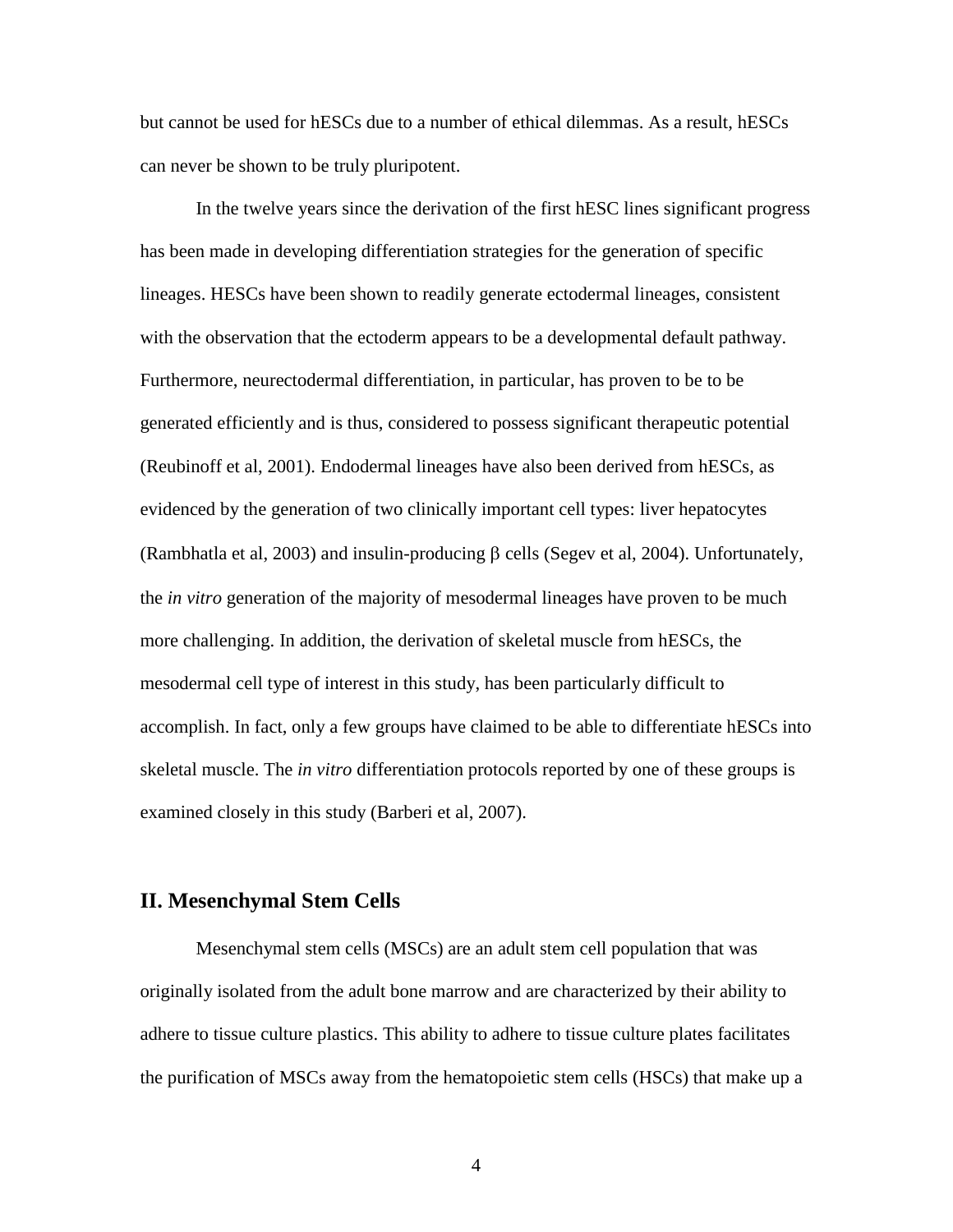large portion of the cells of the bone marrow, because HSCs do not adhere to plastic (Friedenstein et al, 1978). Importantly, MSCs that were derived in this manner were shown to be able to differentiate into mesenchymal (bone associated) cell types.. Specifically, MSCs are defined by their ability to differentiate into adipogenic, chondrogenic, and osteogenic cell lineages (Pittenger et al, 1999), and, to a lesser extent, skeletal muscle (Drost et al, 2009). The ability of these cells to generate such a wide variety of cell types highlights their therapeutic potential..

Unfortunately, the clinical applications of MSCs is limited by the fact that MSCs are difficult to isolate in an efficient manner from the bone marrow and are only capable of limited expansion *in vitro*. It is believed that these limitations can potentially be addressed by deriving the MSCs from hESCs instead of the adult bone marrow. In fact, multiple studies have recently demonstrated the ability to generate cells from hESCs that have an MSC-like phenotype and potential (Lian et al, 2007; Olivier et al, 2006; Trivedi & Hematti, 2007).

MSCs are typically identified by an array of cell surface markers that are consistently expressed in MSCs. Again, no single marker can be utilized to identify MSCs, but taken together, their expression pattern can be used to define specific cell types. The most consistent and well-defined MSC marker profile is CD73-, CD105-, and CD90-positivity, as well as CD34- and CD45-negativity (Dominici et al, 2006). HESCderived MSCs expressing this profile of markers have been successfully used to derive chondrogenic, adipogenic, and osteogenic cell types. Importantly, HESCs offer the benefit that they can be expanded indefinitely in culture, thereby offering a possible solution to the limited proliferation capacity of bone marrow-derived MSCs.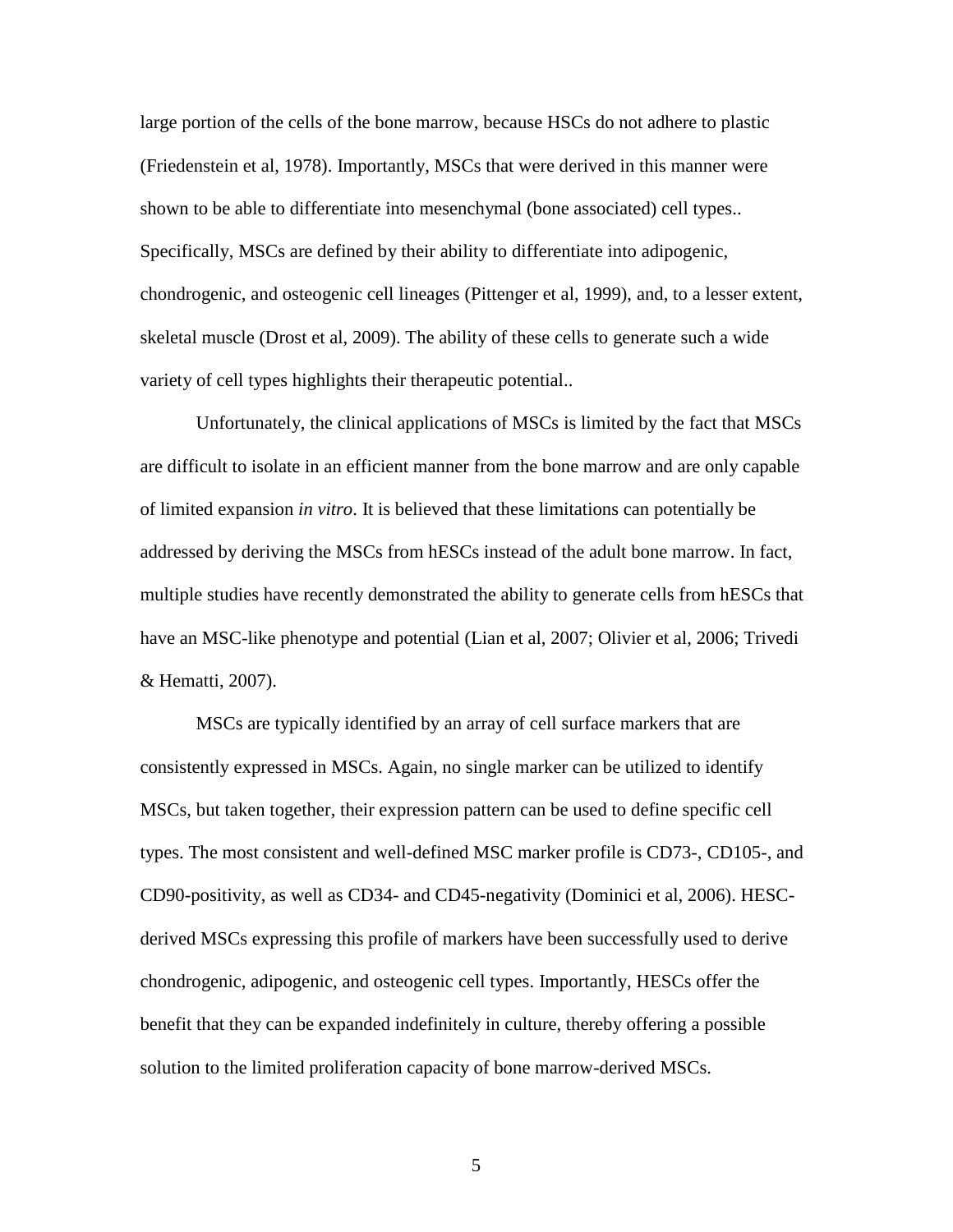A recent application of this strategic approach demonstrated the potential of hESC-derived MSCs to differentiate into skeletal muscle myoblasts (Barberi et al, 2007). Although this is a well-characterized property of bone marrow-derived MSCs, it was the first report of hESC-derived MSCs. The methodology used by the Barberi group is shown in Fig. 2.



**Figure 2.** Flow chart of the methodology described by Barberi *et al.* (2007)

Because the Barberi protocol produced myoblasts at a very low efficiency and required long *in vitro* cell culture conditions (37-38 days), the goal of this study was to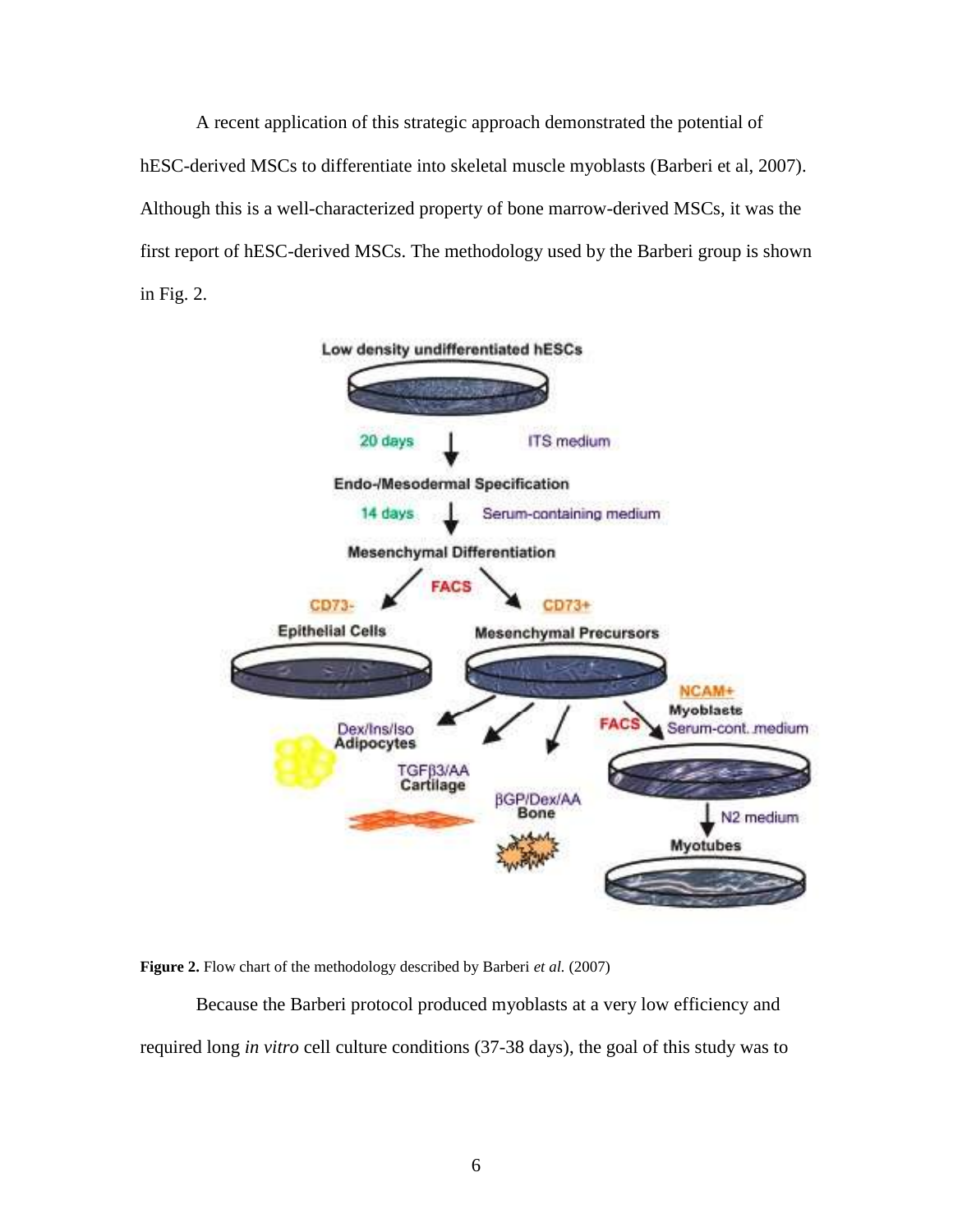modify this protocol with the aim of dramatically increasing the efficiency at which skeletal muscle progenitors are obtained.

To facilitate the identification of MSC-like cells derived from hESCs, we use the cell markers CD73 and CD105. CD73 is the Ecto-5'-nucleotidase gene, which functions as a purine salvage-pathway enzyme located on the cell's surface. It catalyzes the extracellular dephosphorylation of purine and pyrimidine ribo- and deoxyribonucleoside monophosphates to the corresponding nucleosides. Although CD73 is expressed in a number of cell types, particularly lymphocytes, it is consistently expressed in MSCs (Hansen et al, 1995). CD105 is the endoglin receptor, a part of the transforming growth factor- $\beta$  receptor complex (TGF- $\beta$ R). It is expressed in vascular cells and a number of blood cell types, and again is a found to be consistently expressed in MSCs (Pierelli et al, 2001).

#### **III. Skeletal Muscle Development & Regeneration**

Skeletal muscle begins developing in the embryo primarily from transient condensations of paraxial mesoderm that border either side of the neural tube known as somites. The dermomyotome is generated within the developing somites, and gives rise to the dermis and the skeletal muscle of the trunk and the limbs (Parker et al, 2003). A family of genes of known as the Myogenic Regulatory Factors (MRFs) plays an important role in controlling myogenic differentiation. Within this group of genes are the MyoD and Myf-5 genes. Simultaneous knockout of these two genes gives rise to animals devoid of skeletal muscle myoblasts, demonstrating that these genes are necessary for skeletal muscle lineage determination (Chen & Goldhamer, 1999).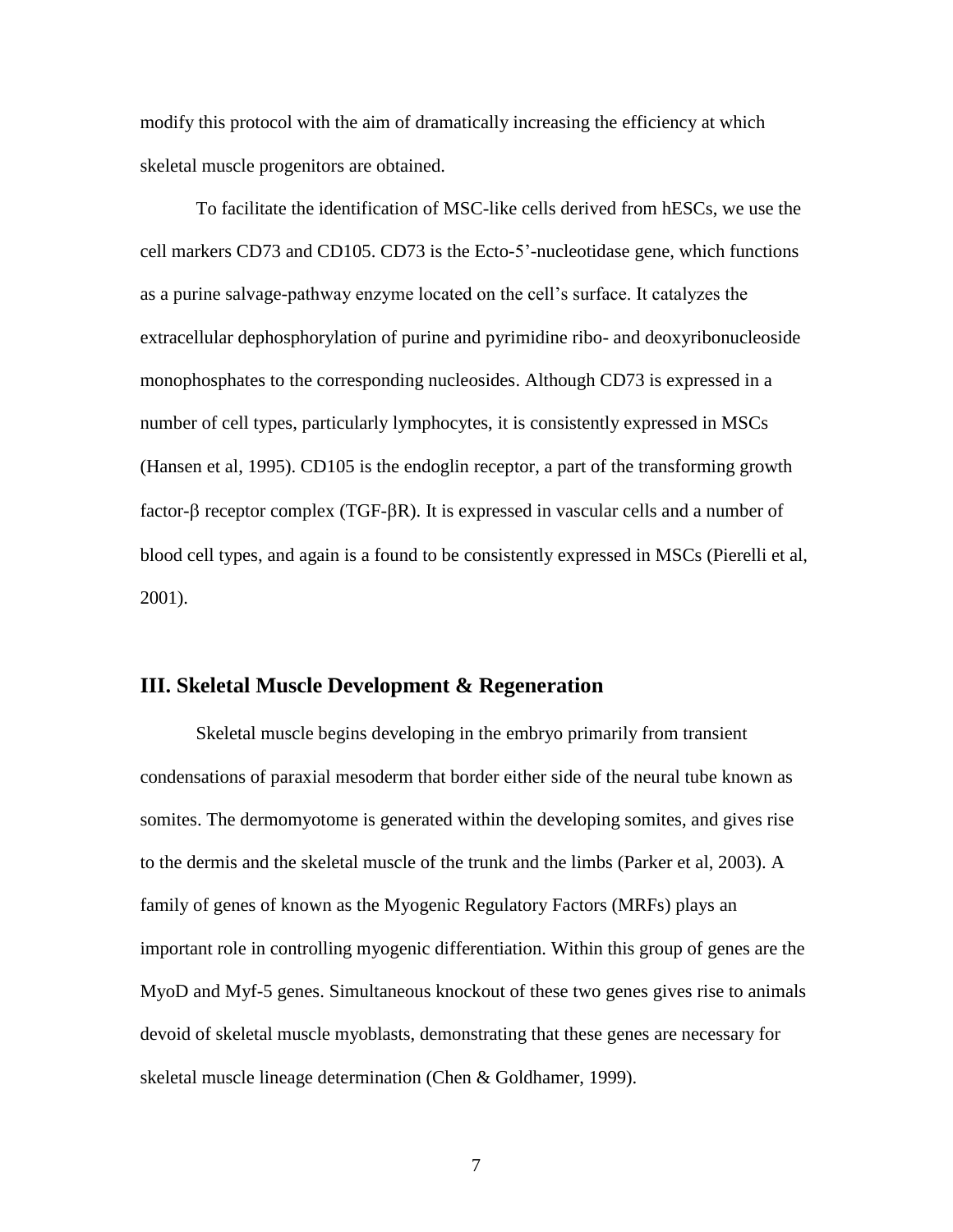In adults, skeletal muscle is normally a relatively stable tissue. Following injury-, exercise- or disease-induced damage muscle tissue demonstrates an extraordinary capacity for regeneration. The muscle stem cell population, known as satellite cells, mediates this regenerative process. Satellite cells remain quiescent under the basal lamina of adult muscle fibers until damage-induced activation. Upon activation, these cells migrate from their niche, upregulate members of the MRF gene family, such as MyoD, proliferate, and differentiate to repair the damaged muscle (Fig. 3; Hawke & Garry, 2001).



**Figure 3.** Muscle regeneration pathway (Hawke & Garry, 2001)

HESCs offer the potential to derive myogenic precursors with the ability to repopulate the satellite cell pool. As a possible therapeutic tool, repopulation of the satellite cell population could mean a long-term or even a permanent cure to chronic muscular disorders.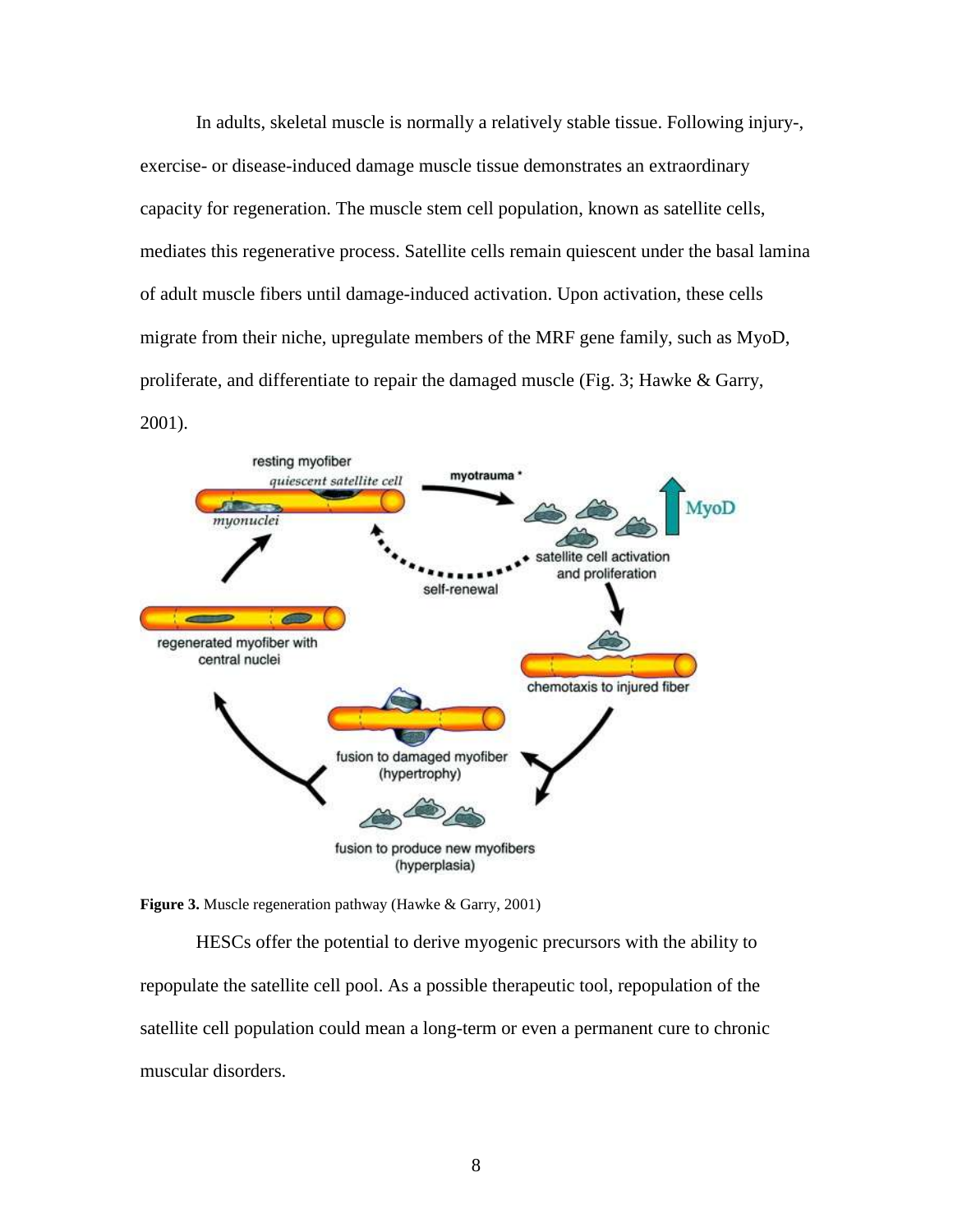#### **Materials & Methods**

#### **I. hESC Culture**

All experiments utilize H9 (WA-09, 7D) hESCs of passage 48-60. Cells were maintained on matrigel-coated dishes and fed on a daily basis with mouse embryonic fibroblast (MEF)-conditioned media (KO-CM). Unconditioned media consisted of Knockout DMEM/F12, 10% Knockout Serum Replacement, 1% Lglutamine, 1% non-essential amino acids, and 4ng/ml bFGF. Media was conditioned by culturing mitotically inactivated, irradiated MEFs in T75 flasks with 18ml of unconditioned media for 1 day, after which the media was collected and stored at -80˚C until used. When used for feeding hESCs the stored media was thawed, and 4ng/ml of bFGF was added to make up the final KO-CM. HESCs were mechanically passaged every 4-6 days.

#### **II. Gene Expression Analysis**

For RT-PCR analysis, total RNA was extracted from cell samples using the Qiagen RNeasy kit and treated with RNase-free DNase I. Primers were designed to be intron-spanning so that amplification off genomic DNA produced bands sizes that were readily distinguished from those amplified off of mRNA-derived cDNA. PCR annealing temperatures were optimized prior to experimental use.

#### **III. Lentiviral Transductions**

Lentivirus for cell transduction studies was prepared by transfecting 293FT cells with the reporter construct and RRE, REV, and VSV-G helper plasmids. SuperFect<sub>®</sub>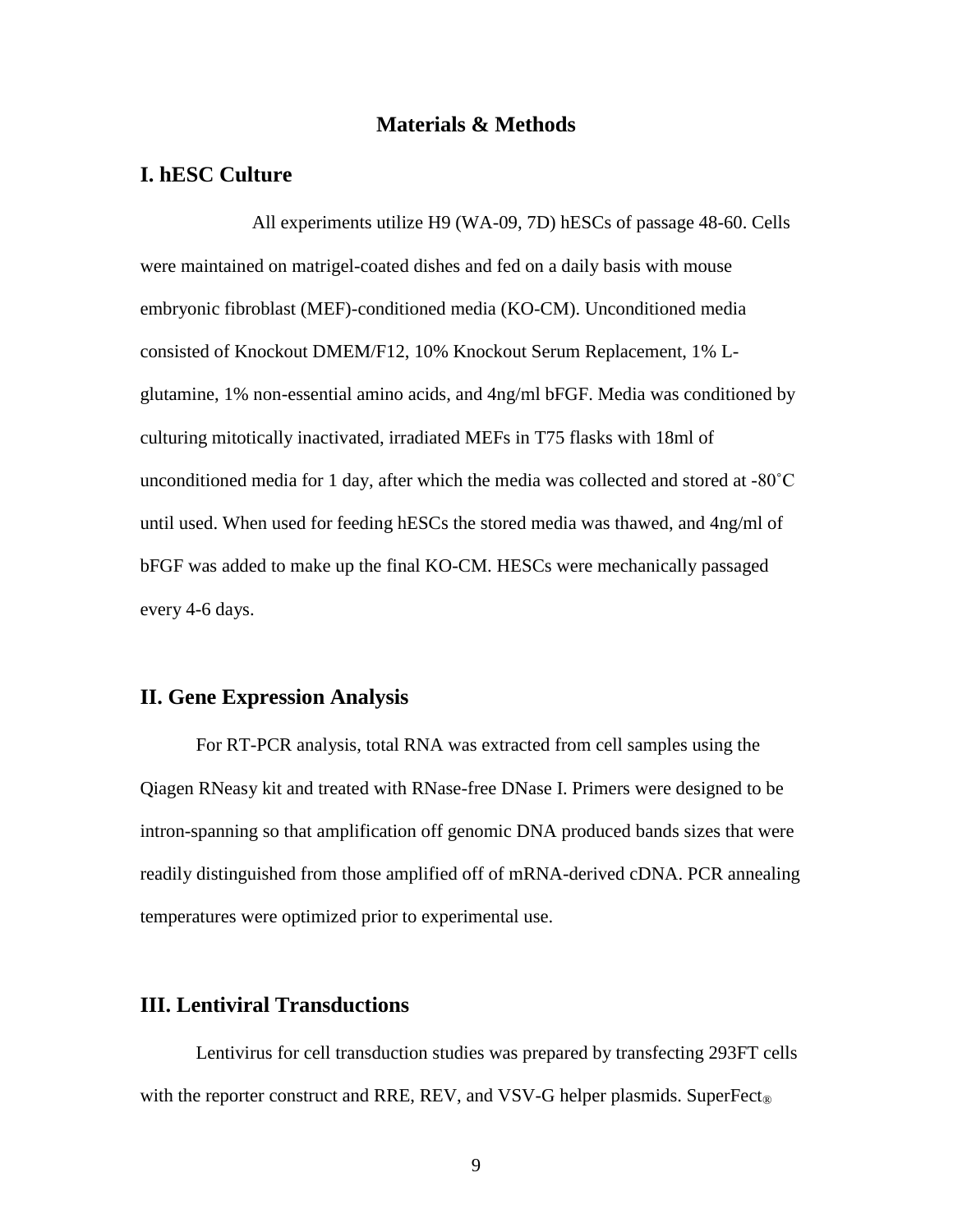reagent was used for the transfection of the plasmids. Virus-containing media was collected off of the transfected cells once a day for two days. The two viral collections were pooled together at the end of the second day and concentrated together using an ultracentrifuge at 25,000rpm for 90 minutes. The concentrated virus was then used to transduce cells by adding 200µL of the virus to the media for 8-12 hours.

#### **IV. FACS Isolation**

The FACS experiment was carried out by first washing the experimental cells with phosphate buffered saline (PBS) followed by trypsinization of the cells for 3min. The trypsin was inactivated using serum-containing media, the cells were washed with PBS, and stained with either mouse anti-human CD73 monoclonal antibody (BDPharmingen) or purified mouse IgG1,  $\kappa$  Isotype control. The cells were then stained with the secondary, goat anti-mouse AlexaFluor 633 antibody (Invitrogen). The cells were then treated with propidium iodide and filtered through a 100 $\mu$ m mesh prior to cell sorting to remove clumps. Cells were sorted and CD73+ and CD73- cells were collected and plated on gelatin-coated dishes.

#### **V. MSC Differentiation**

HESCs were trypsinized for 5 minutes and plated at a density of 1000 cells/ $\text{cm}^2$ onto fibronectin-coated plates (denoted as day -4 experimentally) and cultured in the MEF-Conditioned media for 4 days at which point the hESC colonies contained about 50 cells. At this point (Day 0), experimental cells were transferred to ITS media for 21 days. ITS media consists of DMEM/F12 (Invitrogen), 1% Insulin-Transferrin-Selenium (ITS)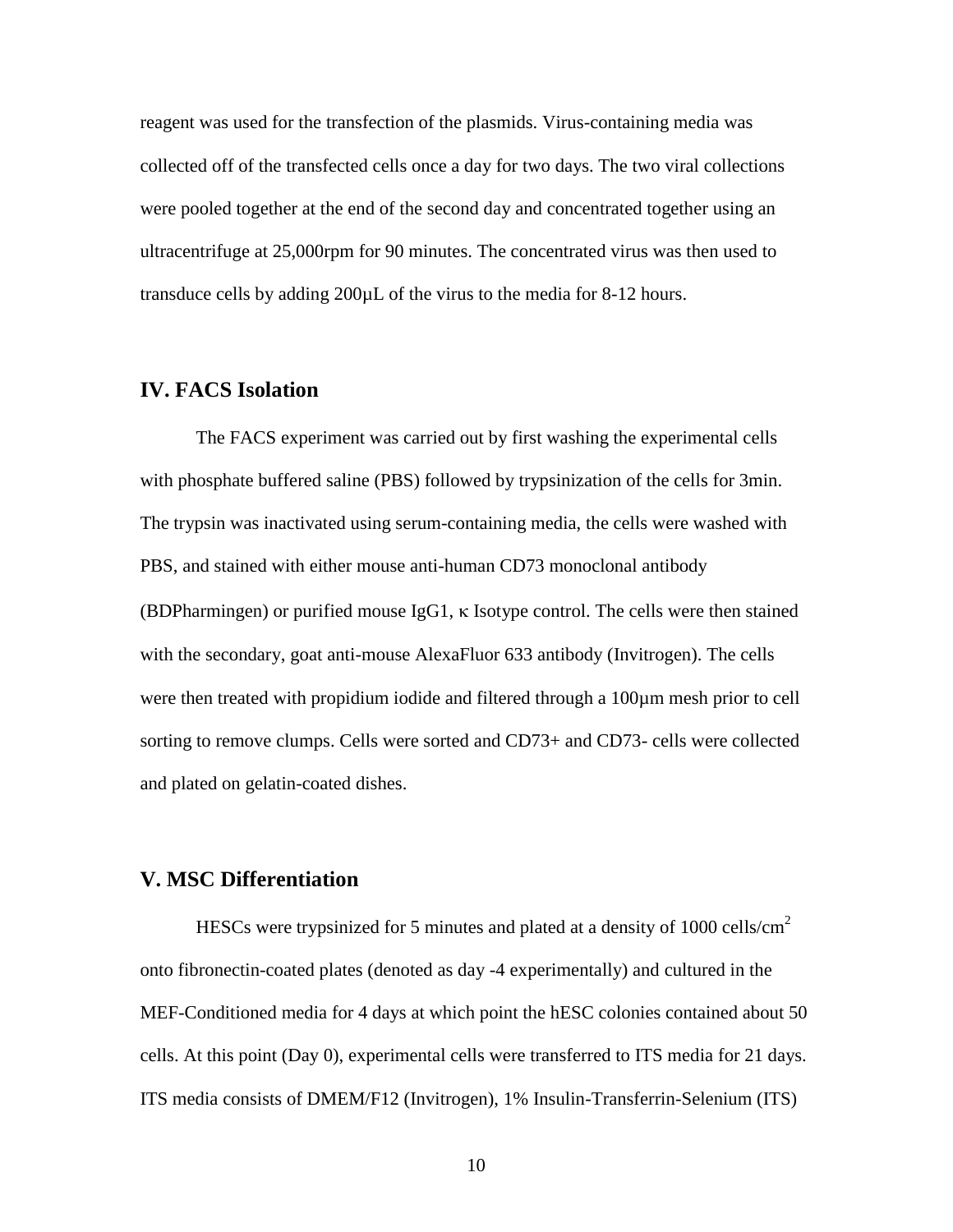(Invitrogen), 1% Penicillin/Streptomycin (Invitrogen), and  $2.438g/L$  NaHCO<sub>3</sub> (Fisher). After the 21 days in ITS media, the cells were transferred to MEM media for an additional 7 days. MEM media consists of Alpha MEM (Invitrogen), 10% heatinactivated fetal bovine serum (FBS) (Invitrogen), 2mM L-glutamine (Invitrogen), and 1% Penicillin/Streptomycin.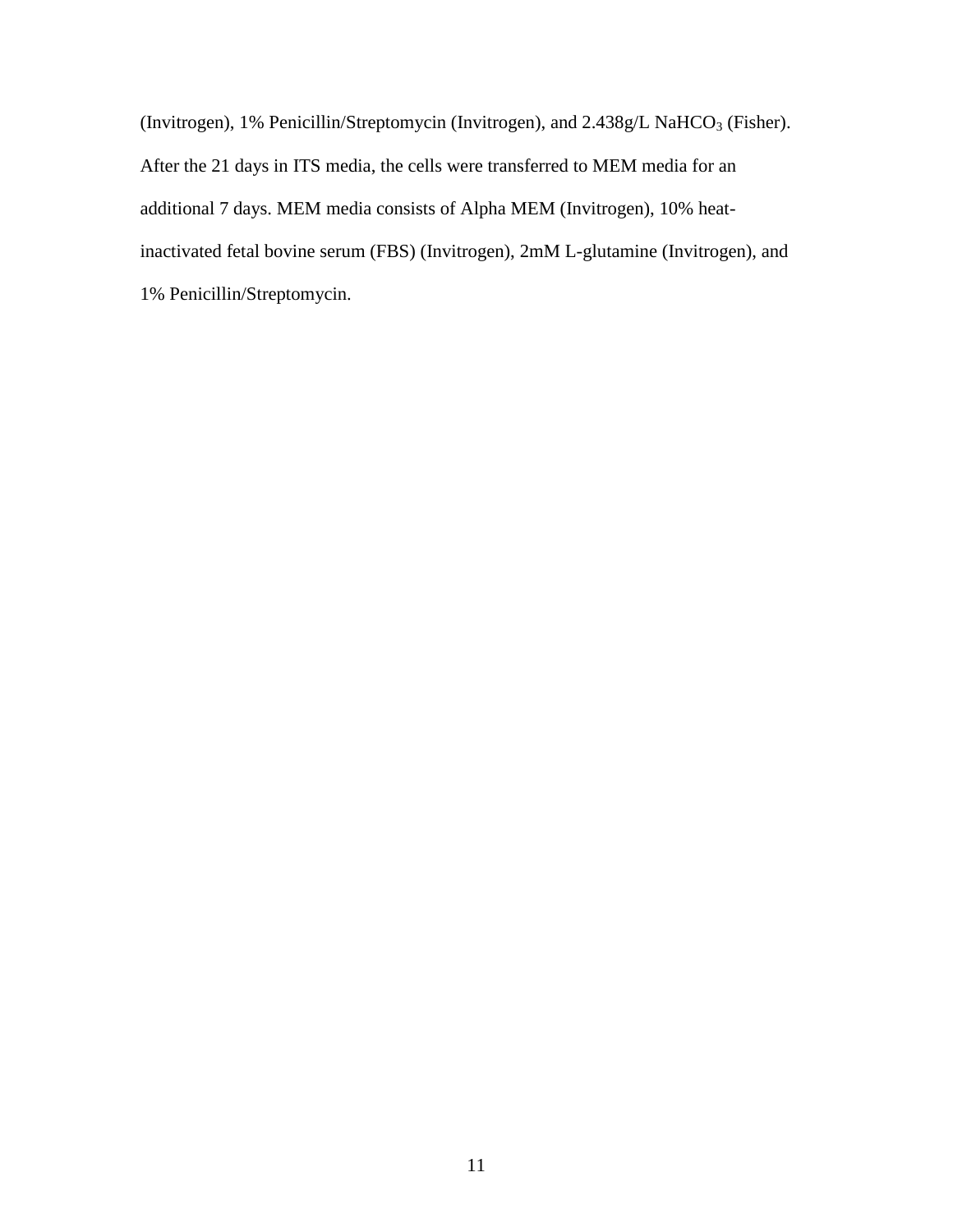#### **Results**

#### **I. Lentiviral reporter constructs**

As described in the introduction, the aim of this study was to significantly increase the efficiency at which skeletal muscle progenitors can be generated from hESCs. In order to achieve this goal we designed a lentiviral reporter system that would allow for the identification of cells that had committed to the skeletal muscle lineage. Commitment to myogenesis was identified by MyoD expression, a critical muscle determination gene described earlier. MyoD expression was monitored through the use of the reporter construct containing the MyoD promoter and core enhancer regions (denoted as 258/-2.5) driving expression of Cerulean Fluorescent Protein (CFP). Because the MyoD promoter and core enhancer regions should reflect normal MyoD expression, cells marked by cerulean fluorescence should also express MyoD..

The construct also contained the constitutively active human elongation factor-1 $\alpha$ (EF1 $\alpha$ ) promoter. EF1 $\alpha$  is a highly expressed housekeeping gene that is involved in protein synthesis and expressed in all tissue types (Knudsen *et al,* 1993). In the lentiviral reporter construct the  $EFA$  promoter drives the expression of the mCherry Fluorescent Protein and a Puromycin resistance gene (Puromycin is an antibiotic that kills both most eukaryotic and prokaryotic cells); with the mCherry and Puromycin resistance genes being separated by the self-cleaving T2a peptide sequence. Thus, this portion of the construct functions with  $EFA$  constitutively driving expression of the mCherry-T2a-Puromycin protein. Following translation of the fusion protein, the T2a amino acid sequence self-cleaves to generate separate mCherry and Puromycin gene products.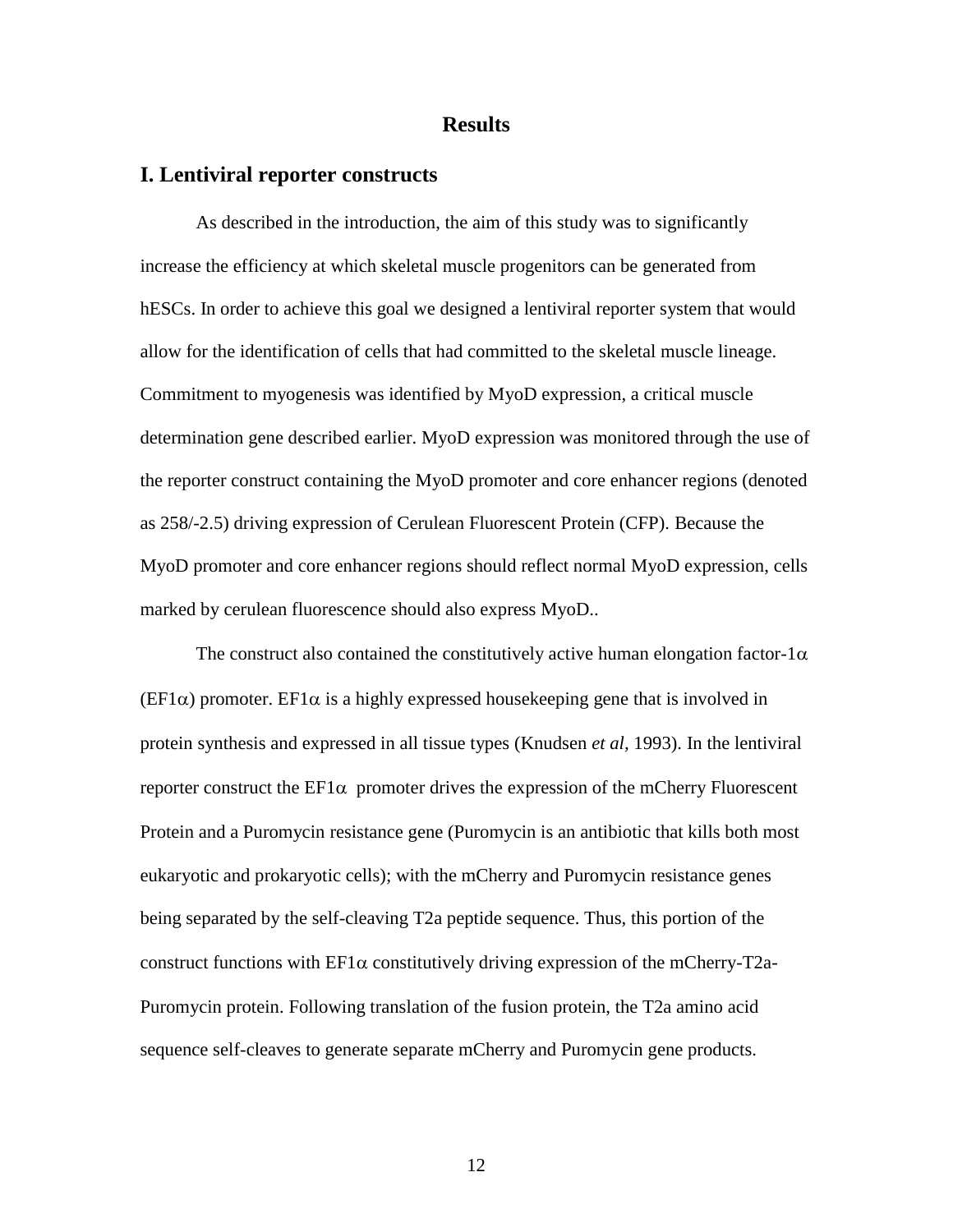The constitutive expression of the puromyosin gene product facilitates the purification of transduced cells through their ability to grow in media containing Puromycin. Additionally, the constitutive mCherry-expression is important for future *in vivo* studies Specifically, the mCherry-expression would allow for the easy identification of cell of hESC origin and allow us to identify the fate of the transplanted cells. The bicistronic reporter construct is depicted in Fig. 4.



**Figure 4.** Map of the bicistronic lentiviral construct.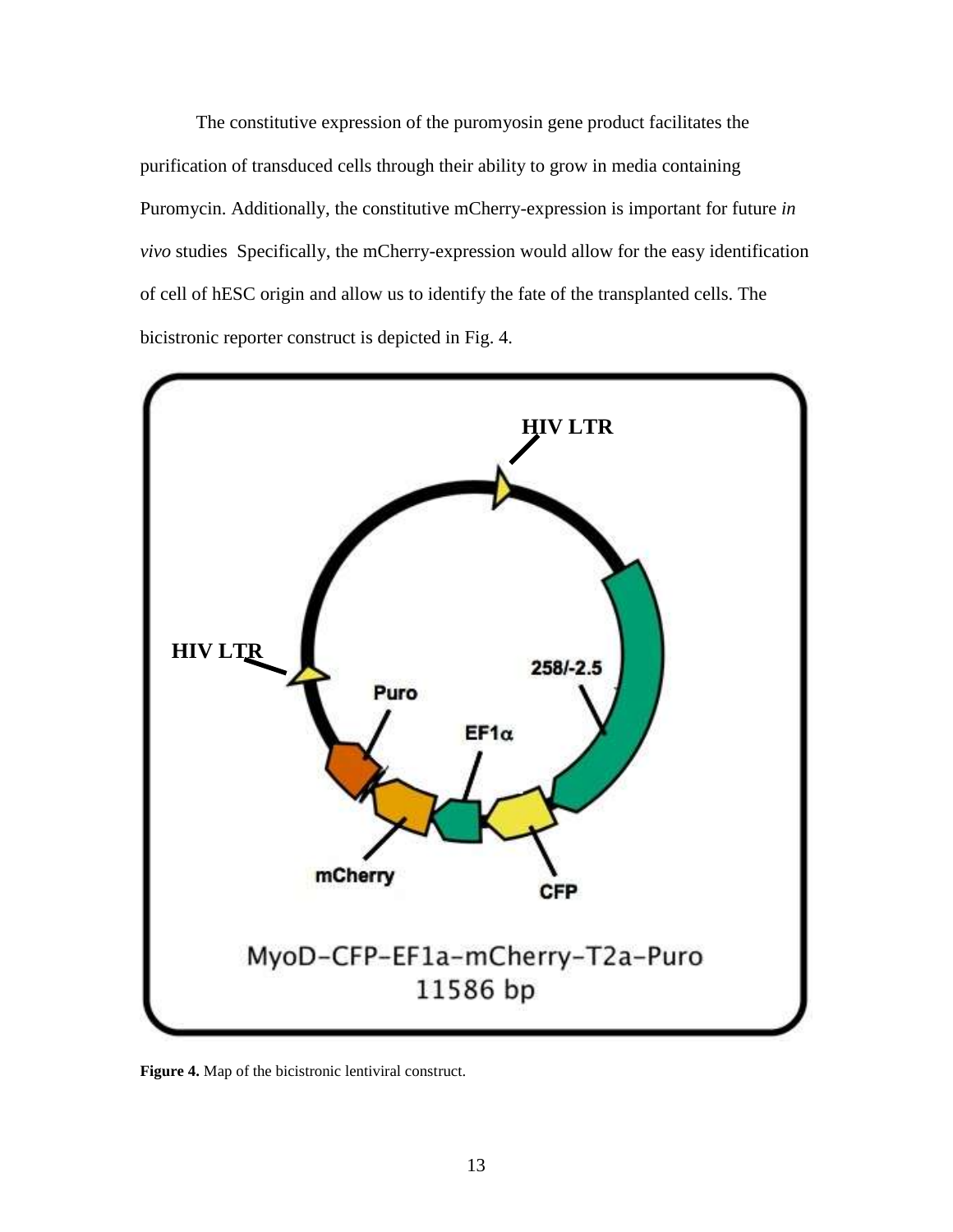The lentiviral construct diagrammed in Fig. 4 denotes two "HIV LTR" sequences bordering the reporter sequences. These LTRs enable the genomic integration of the sequence residing between them.

The MyoD-CFP-EF1 $\alpha$ -mCherry lentiviral construct was used to transduce H9 hESCs. The efficiency of the transduction was low, with only a few successfully transduced cells (marked by mCherry fluorescence) per colony. These cells were allowed to expand until there were small clusters mCherry+ cells. The cells were then cultured in media containing Puromycin. After a few days, the puromycin selection was complete and only transduced cells remained in culture.

While using the MyoD-CFP-EF1 $\alpha$ -mCherry reporter construct in our cell differentiation studies, it was observed that cells lost their mCherry fluorescence upon differentiation (Fig. 5Bi  $&$  5Bii). This disappointing finding suggested that the exogenous lentiviral EF1 $\alpha$  promoter was either being silenced upon differentiation or that the EF1 $\alpha$ promoter is not active in all lineages. This finding negated the usefulness of the reporter construct as a constitutive reporter.

Further characterization of the MyoD-CFP-EF1 $\alpha$ -mCherry reporter construct also revealed problems with the MyoD-CFP portion of the reporter. Because we did not have access to a true positive control (MyoD+ cells derived from hESCs) we had to analyze the efficacy of the MyoD reporter using other cell types. This was accomplished using C2C12 cells, which are a line of immortalized mouse myoblast cells. These cells should express MyoD, and moreover, the 258/-2.5 sequence (human MyoD promoter and Core Enhancer region) used in the MyoD-CFP-EF1 $\alpha$ -mCherry reporter construct is known to be constitutively expressed in mouse cells (data not shown). However, when C2C12 cells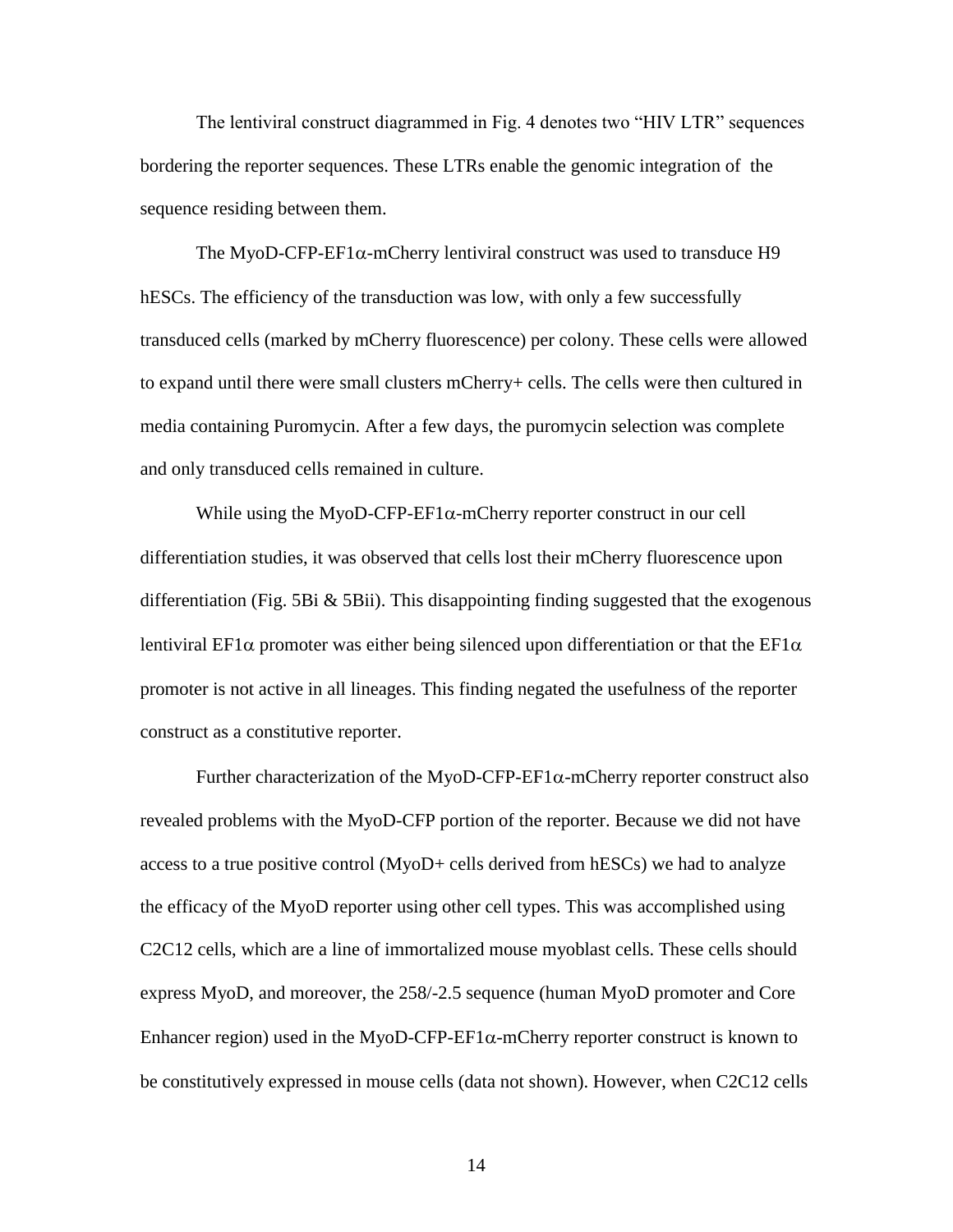were transduced with the MyoD-CFP-EF1 $\alpha$ -mCherry reporter construct, no CFP fluorescence was observed (Fig. 5). These data demonstrated that the MyoD-CFP-EF1 $\alpha$ mCherry construct was ineffective as both a constitutive reporter and a marker of MyoD expression. It is likely that the failure of the 258/-2.5 sequence to report on MyoD expression is caused by the close proximity of the strong  $EFI\alpha$  and MyoD promoters. Because the MyoD-CFP-EF1 $\alpha$ -mCherry construct could not be utilized for its primary<br>
purpose, we were forced to redesign the expression construct.<br> **Ai Aii Bi Bii Bii Bii Bii Bii Bii Bii Bii Bii B** purpose, we were forced to redesign the expression construct.



**Figure 5.** Characterization of the MyoD-CFP-EF1 $\alpha$ -mCherry construct. (Ai,ii) Images of undifferentiated, transduced H9 hESCs. (Bi,ii) Images of serums-differentiated transduced hESCs. Circled spaces demonstrate cells that have stopped expressing mCherry fluorescent protein from the  $EFA$  promoter (Ci,ii,iii) Images of transduced C2C12 cells. (10X images).

Because generation of a new lentiviral reporter system was critical for the successful identification of hESC-derived MyoD+ cells, we decided to utilize a twovector system in order to avoid the problems associated with a bicistronic reporter described above. One lentiviral construct would serves as a constitutive reporter that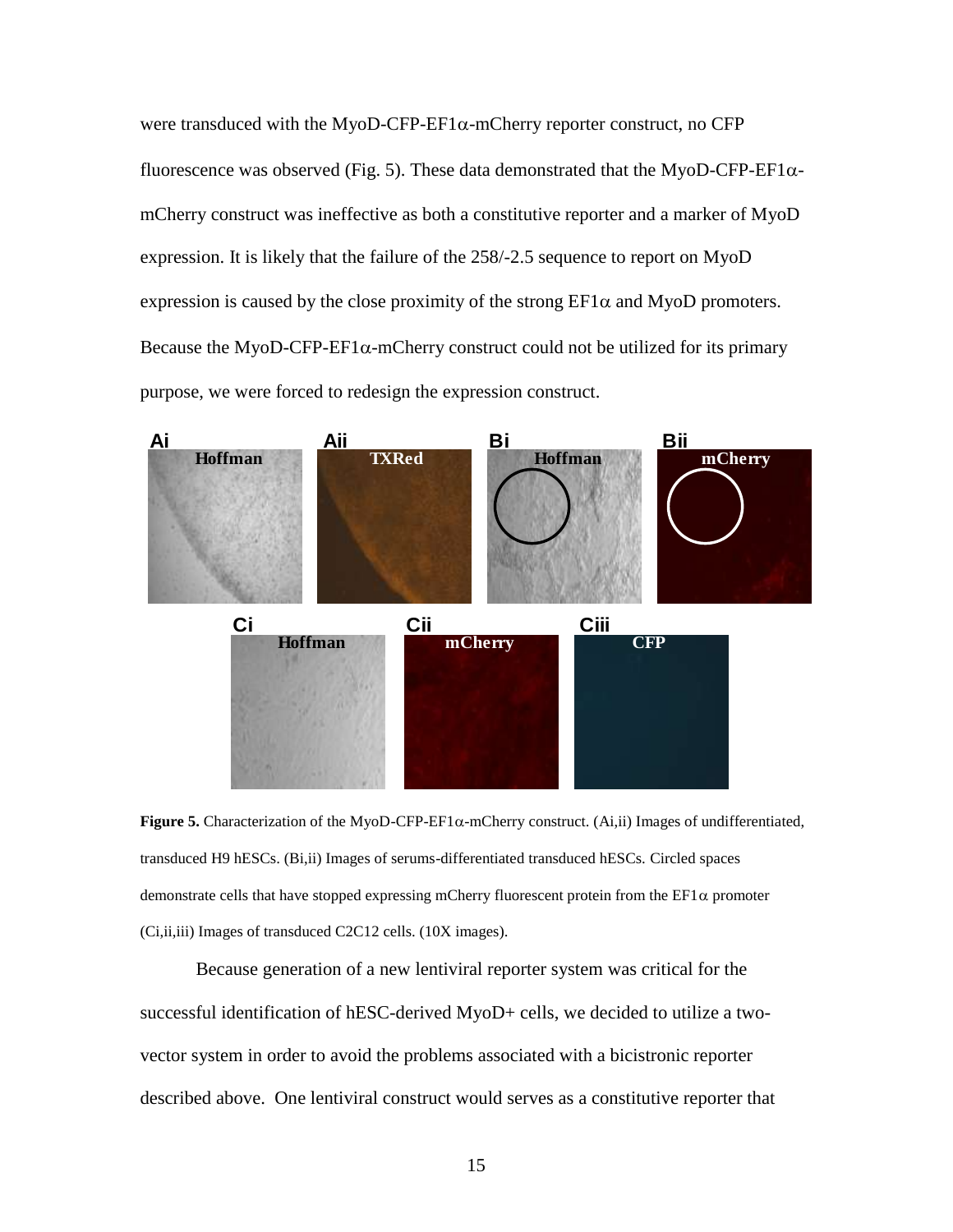maintains its activity in all differentiated lineages, while the second construct will successfully recapitulate MyoD expression.

To solve the problems associated with the silencing of the  $EFA$  promoter, we decided to design the new constitutive construct using the CAG promoter instead of the  $EFA$  promoter. The CAG promoter is a very strong promoter that contains a modified chicken  $\beta$ -actin promoter and enhancer elements of the cytomegalovirus (CMV) that has shown promise for use in ESCs (Pfeifer et al, 2002). To develop this construct, the CAG promoter was excised from a pCAGGS vector and cloned into our lentiviral vector backbone. The backbone has a multiple cloning site (MCS) preceding the mCherry-T2a-Puro sequence, similar to the construct diagrammed in Fig. 4. Because the CAG promoter sequence was inserted into the MCS of the lentiviral vector by blunt-end ligation, the correct orientation of the CAG promoter was verified. The final CAG-mCherry construct can be visualized in Fig. 6.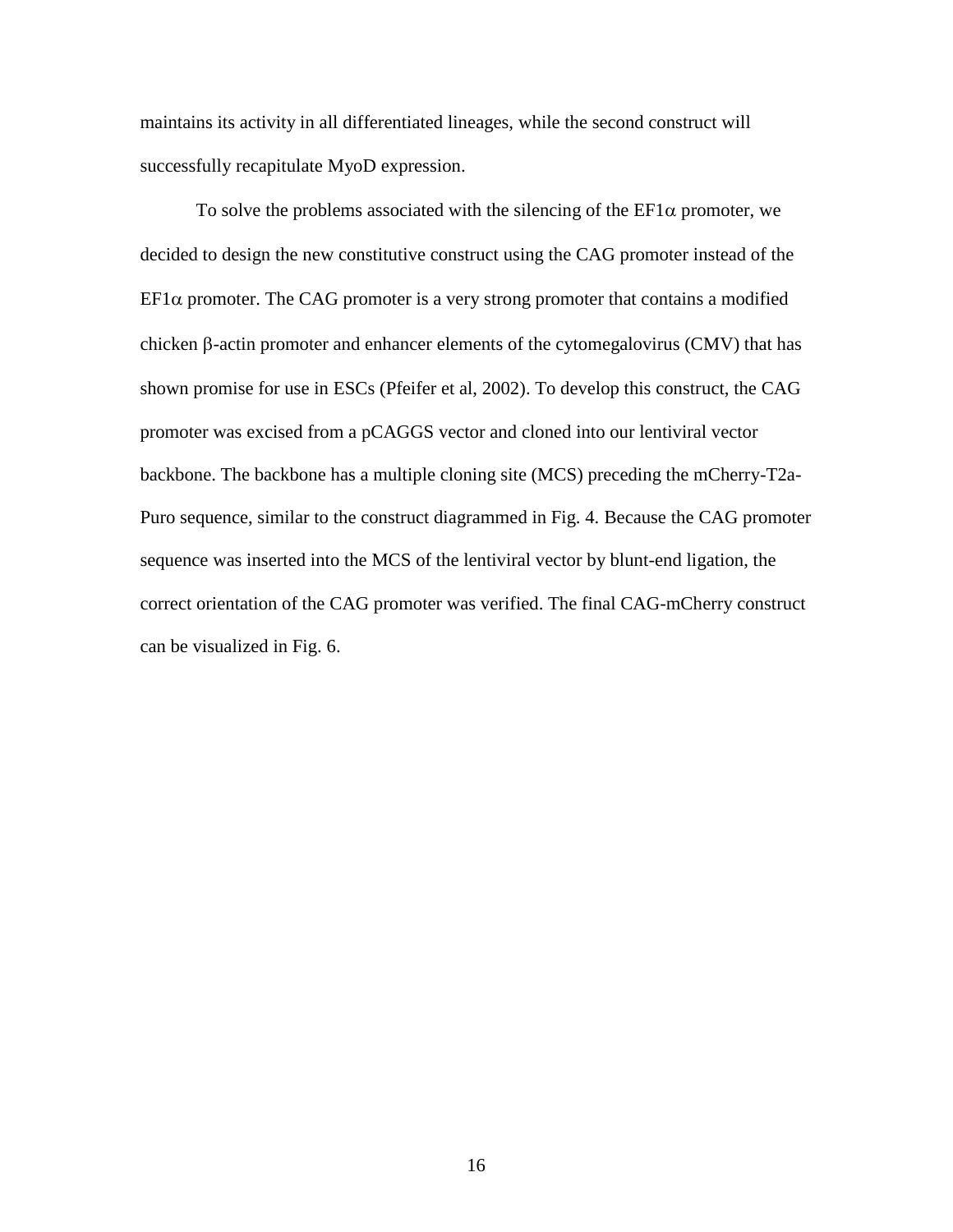

Figure 6. Map of the redesigned constitutive reporter construct. Restriction sites with two cut sites are denoted by blue and single cut restriction sites are in orange.

To facilitate full characterization of the new constitutive reporter construct, it was transduced into H9 hESCs as well as Detroit and Rhabdomyosarcoma (RD) cell lines. Additionally, transduced hESCs were differentiated in both serum-containing and ITS medium in order to ensure that continual expression of mCherry. The Detroit and RD cell lines were selected to ensure that the CAG promoter maintains expression in multiple cell types. Detroit cells are a human primary fibroblast line and RD cells are a human skeletal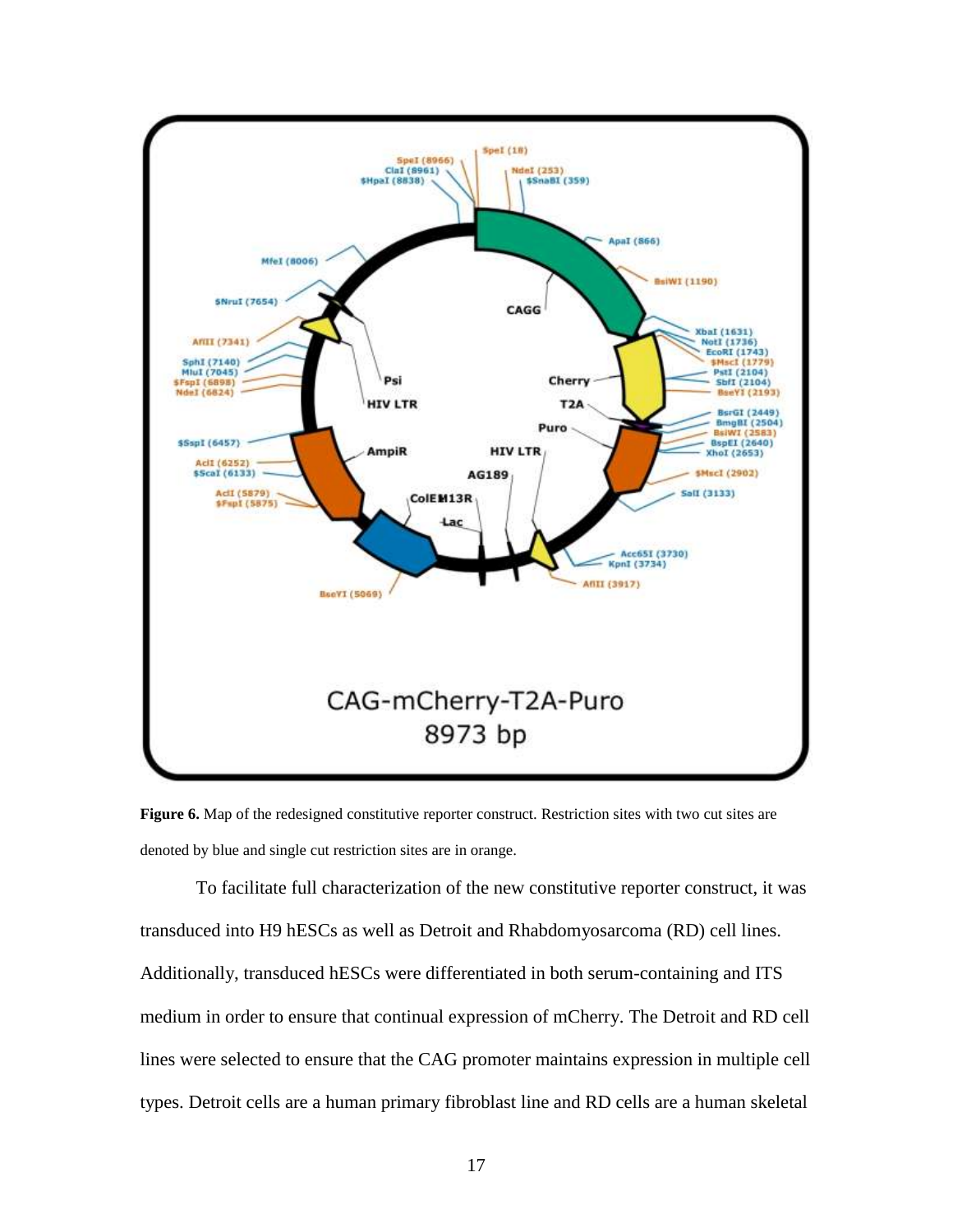muscle tumor cell line that constitutively expresses MyoD protein. As illustrated in Fig.7, the CAG-mCherry construct maintained mCherry expression throughout hESC differentiation, as well as in Detroit and RD cells.



**Figure 7.** Characterization of the CAG-mCherry constitutive reporter construct. (Ai,ii) Undifferentiated transduced H9 hESCs. (Bi,ii) Images of transduced hESCs differentiated in serum-containing media. (Ci,ii) Images of transduced hESCs differentiated in ITS-containing media. (Di,ii) Images of transduced Detroit cells. (Ei,ii) Images of transduced RD cells (10X images).

Because the CAG-mCherry expression was found to be active throughout differentiation and in a variety of cell types, the newly designed constitutive reporter will allow us to identify cells of hESC origin in future *in vivo* studies; a feature that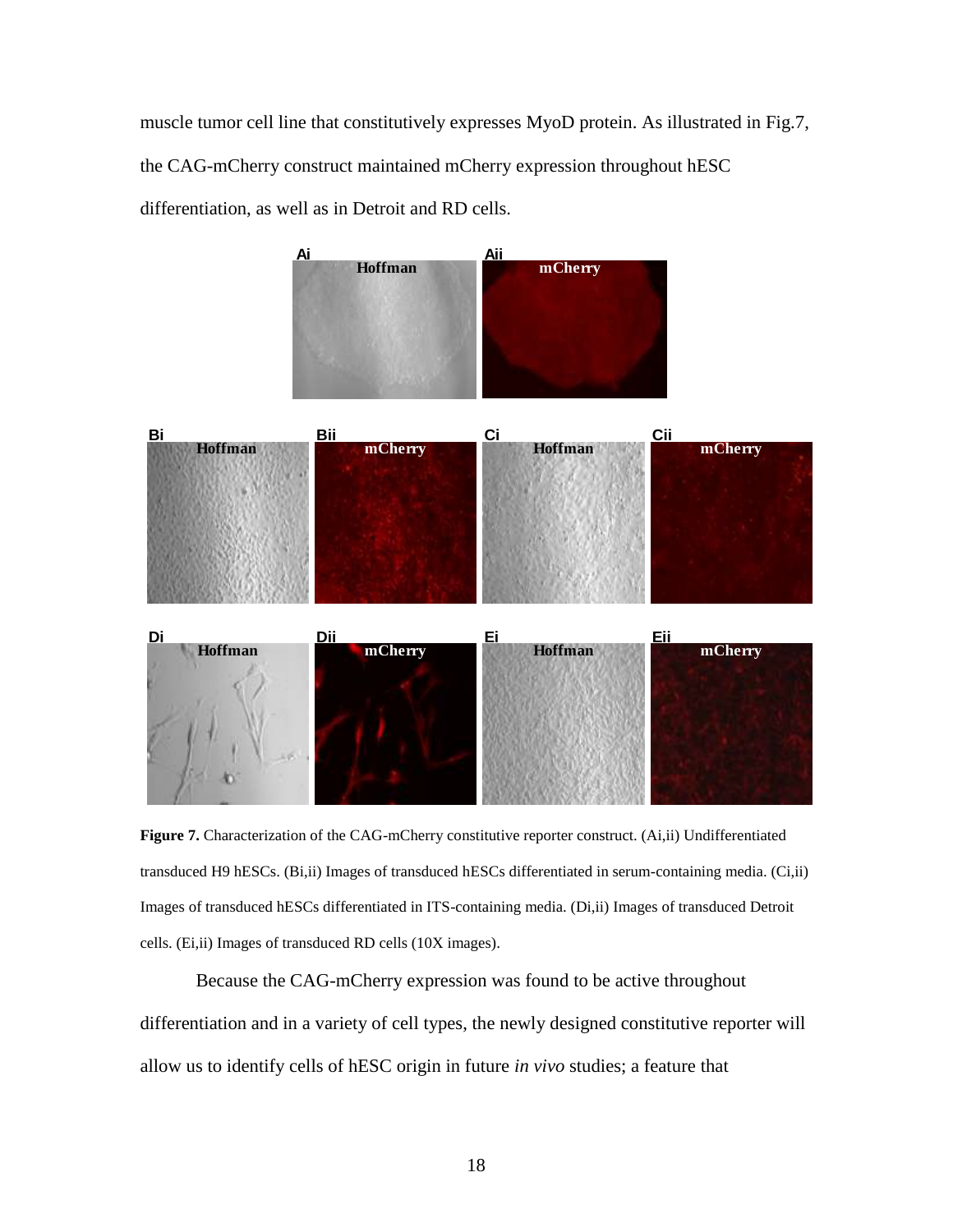was absent in the  $EFA$ -mCherry portion of the original bicistronic construct. Cells transduced with the newly designed constitutive construct will also need to be transduced with a separate MyoD reporter construct that is still under development. Although the use of two lentiviral constructs is not ideal because of the increased chance that a construct will integrate into a coding region of the host genome, the new strategy will allow us to avoid the transcriptional interference caused by proximal promoters. Although the new MyoD reporter system was not prepared in time for use in the studies described in this report, it will be available for use in future experiments.

#### **II. Differentiation of hESCs into an MSC-like cell type**

As described in the introduction, the study published by Barberi *et al.* (2007) is a promising protocol for the derivation skeletal muscle from hESCs. The study described the generation of skeletal myoblasts from a hESC-derived MSC-like intermediate cell population. The MSC-like phenotype was defined by the expression of cell surface markers characteristic of bone marrow-derived MSCs: CD166, CD105, CD44, and most importantly CD73. The CD73 marker was used to isolate the putative hESC-derived MSCs by FACS. The MSC-like nature of the hESC-derived cells was further demonstrated by their ability to undergo adipogenic, chondrogenic, and osteogenic differentiation.

As discussed previously, the Barberi protocol was suboptimal because it required prolonged culture conditions and yielded skeletal myoblasts at a very low efficiency. The lentiviral reporter construct described above was designed to improve these liabilities. Unfortunately, after a number of attempts to replicate this protocol we failed to even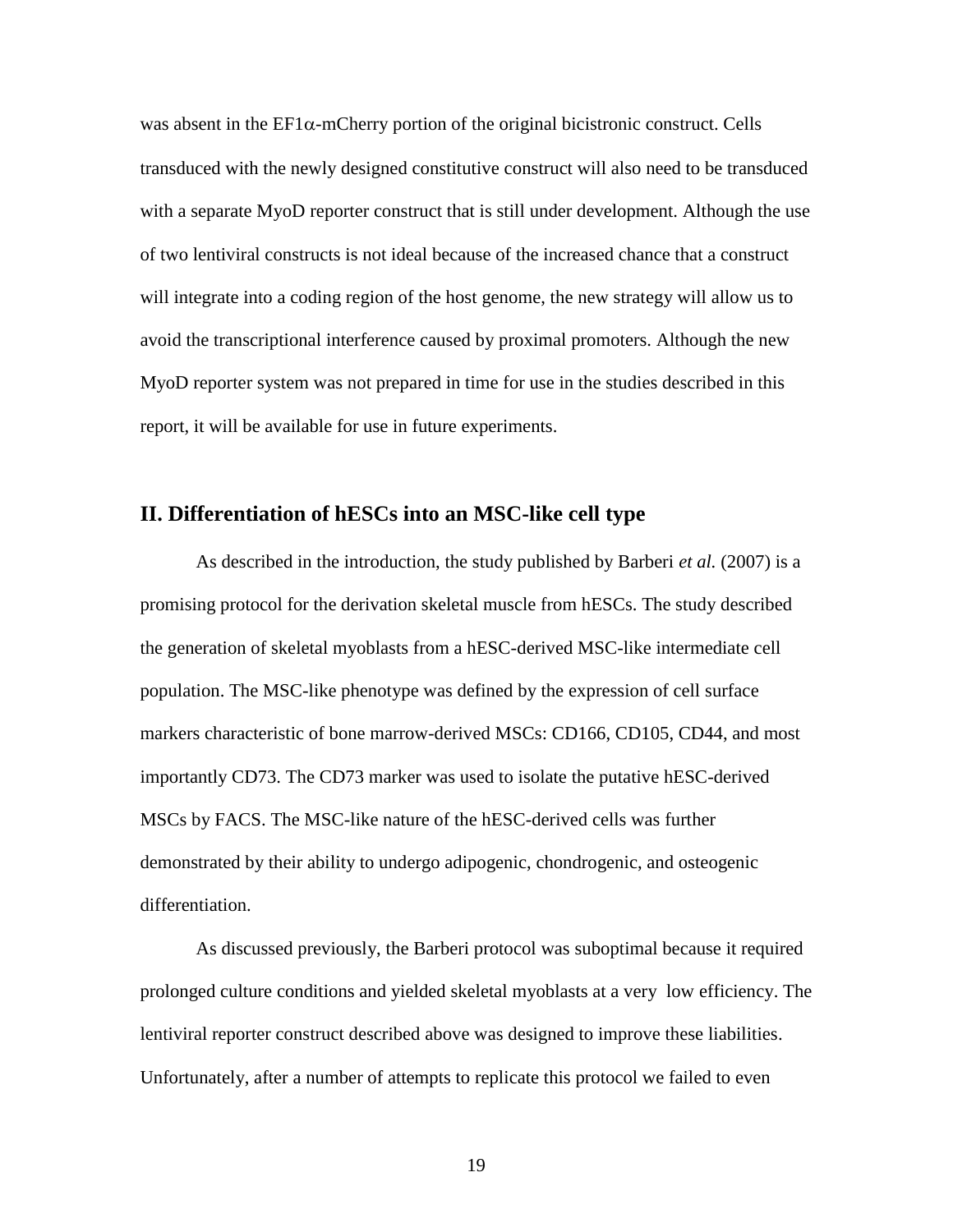duplicate the first step, which required the plating of hESCs at a low-density onto gelatincoated dishes (a substrate to which undifferentiated hESCs do not typically attach).

Although our inability to duplicate the initial steps of the Barberi protocol prevented the use of the original cell differentiation protocol, the Barberi group recently published a modified protocol (Stavropoulos et al, 2009). Interestingly, their new protocol modified the first step of the cell differentiation protocol. Specifically, the new protocol utilized fibronectin-coated dishes rather than gelatin for the initial low-density hESC plating step. Importantly, we confirmed that hESCs readily attached to fibronectincoated plates.

As described in the methods section, the MSC differentiation protocol entails a 3- 4 day hESC attachment step, a 21 day culture step in ITS media, and finally a 7 day culture step in MEM media. At this point (day 28) the Barberi group reported the first signs of myogenic cells, as evidenced by MyoD expression. Because the generation of MyoD+ myoblasts from hESCs is our primary goal, we screened day 28 cultures for the presence of MyoD+ cells. The morphology and gene expression signature of the day 28 cells are shown in Fig. 8 and Fig. 9, respectively.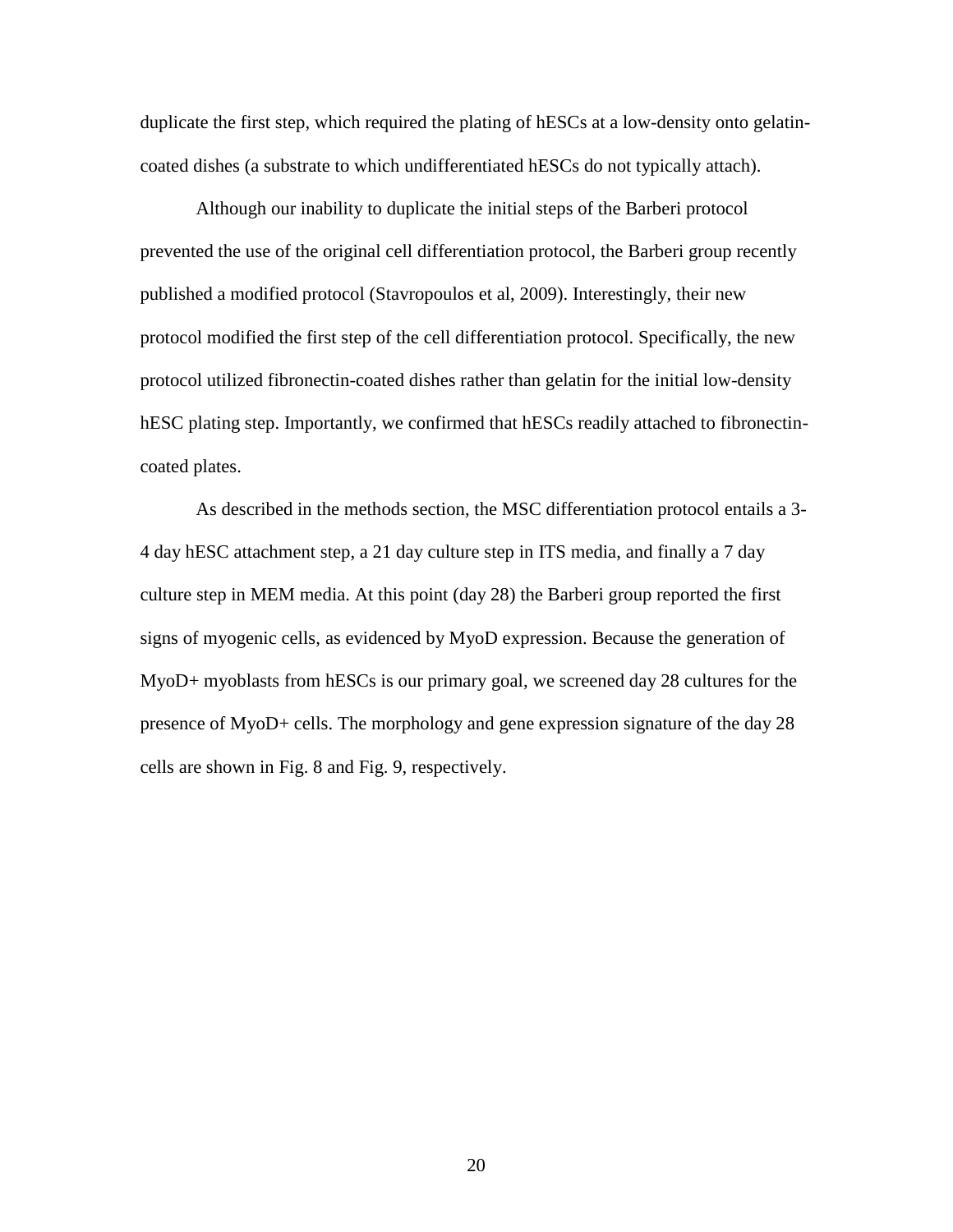

**Figure 8.** Morphology of experimental cells treated according to the Barberi protocol. (A) Image of undifferentiated H9 hESCs (4X Hoffman image). (B) Cells after 21 days of culture in ITS media (10X Hoffman image). (C) Cells after 21 days in ITS media followed by an additional 7 days of culture in MEM media (10X Hoffman image).



**Figure 9.** RT-PCR of experimental cells after 28 days of culture according to the Barberi protocol (1µg of RNA was used).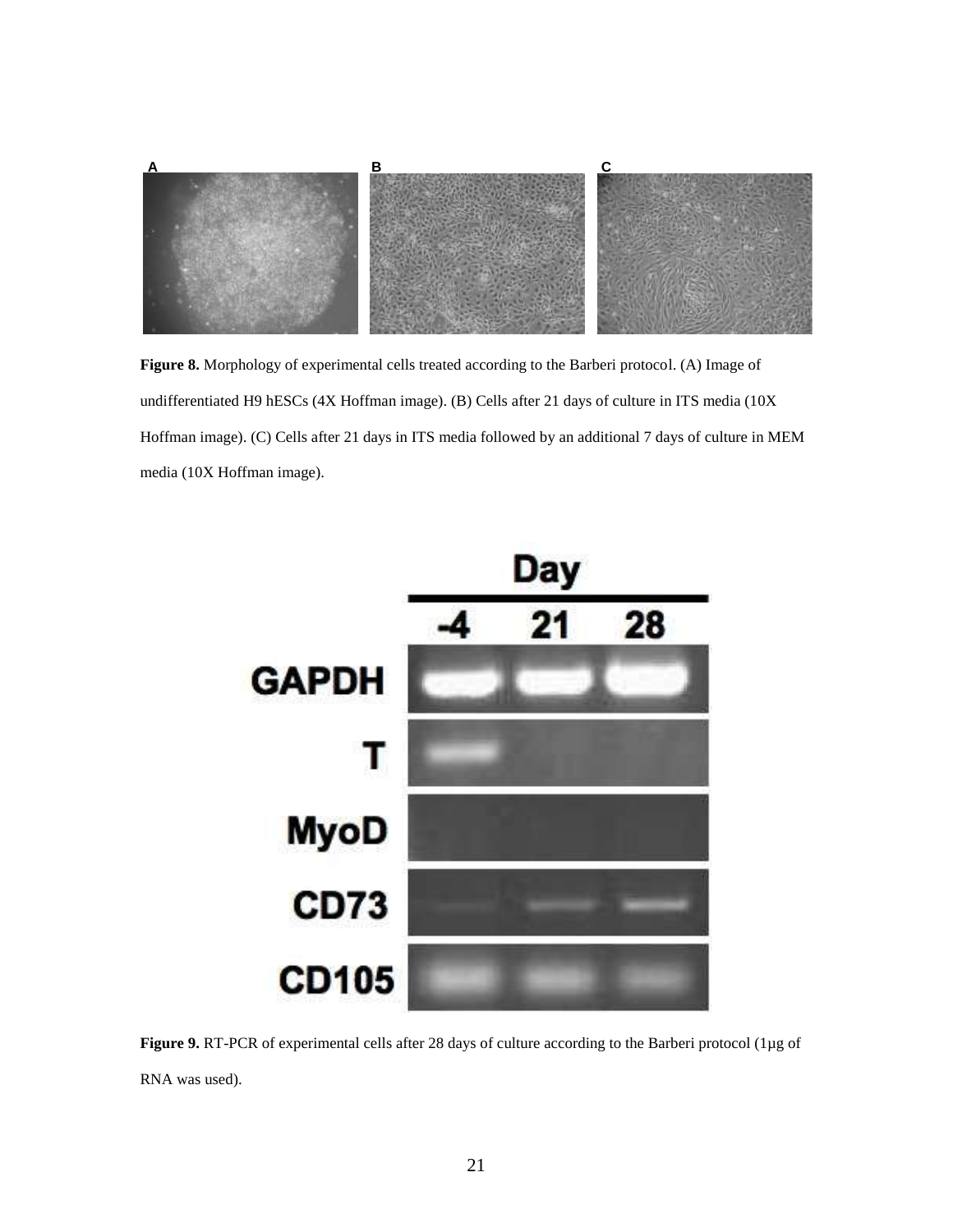A clear change in cell morphology is evident in hESCs differentiated according to the methods described by the modified Barberi protocol (Fig. 8). However, contrary to the results reported by Barberi *et al.*, the RT-PCR results shown in Fig. 9 demonstrate that MyoD expression is not detected by Day 28 cells. This is a significant finding because it means that we cannot use the lentiviral reporter system to isolate MyoD+ cells at an earlier stage of the protocol.

The gene expression analysis depicted in Fig. 9 demonstrates an upregulation of the MSC-markers CD73 and CD105, at each time point examined. Surprisingly, CD73 expression was also observed in undifferentiated hESCs. This observation suggests that either hESCs express very low levels of CD73, or that a fraction of hESCs spontaneously differentiate into an MSC-like cell type (this would also explain the expression of CD105 in undifferentiated hESCs).

Taken together, these data suggest that while we were not able to get myogenic cells utilizing this protocol, it does appear that the protocol works for obtaining MSCs from hESCs. Since muscle differentiation is a well-known potential of bone marrowderived MSCs, it is possible that these cells may have the same ability.

## **III. Determination of the Myogenic Potential of hESC-derived MSCs**

Due to the fact that we were unable to obtain MyoD+ cells by the time point Barberi *et al.* described, we wished to see if we could achieve myogenic differentiation from MSC derived by the protocol. Specifically, the modified Barberi protocol was utilized in conjunction with CD73 FACS analysis, allowing us to isolate the CD73+,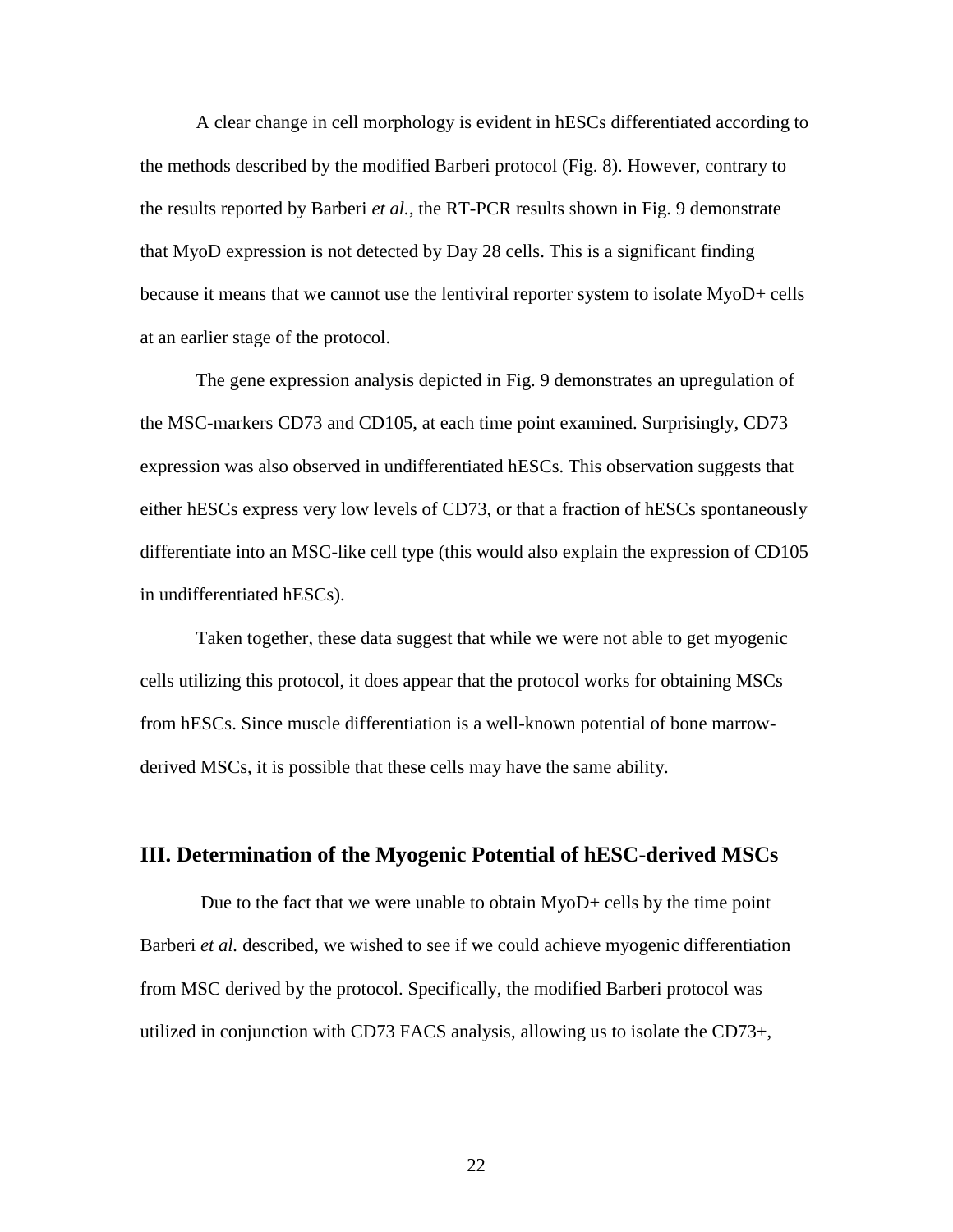putative MSC-like population. Experimental cells were prepared for FACS isolation of the CD73+ at Day 28 of the protocol. The FACS parameter can be seen in Fig. 10.



**Figure 10.** FACS experimental details. (Ai,ii) FACS table and gates for unstained cells. (Bi,ii) FACS table and gates for mouse anti-human IgG isotype control antibody. (Ci,ii) Total sort of cells stained with mouse anti-human CD73 antibody and with the AlexaFluor 633 goat anti-mouse secondary antibody.

The data diagrammed in Fig. 10 shows that after 28 days of culturing hESCs according to the modified Barberi protocol yielded only .1% of CD73+ cells. The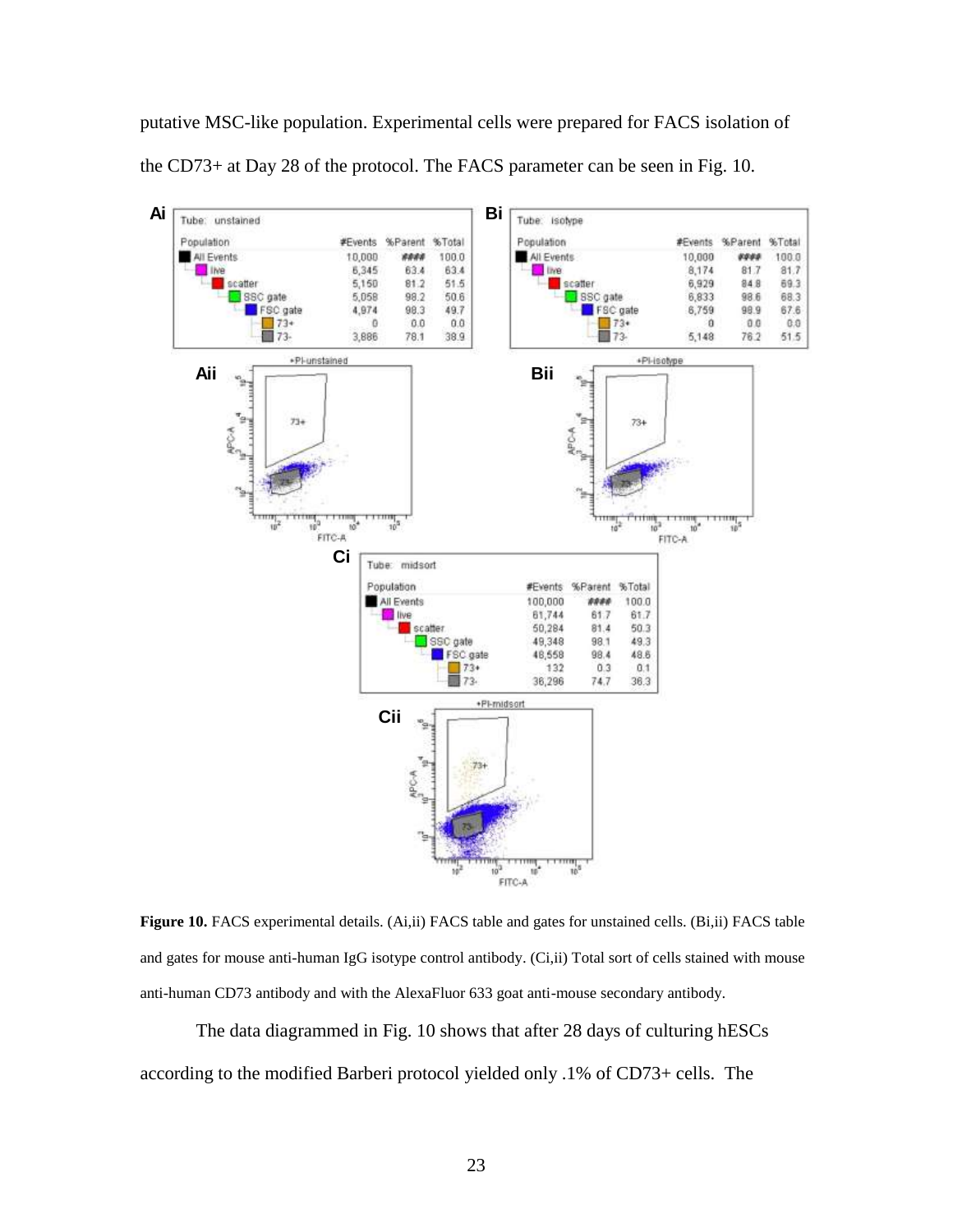staining of cells is shown to be faithful as we did not see any false positives in either the unstained or isotype negative controls, although it is possible that there are CD73+ cells present in the population that remained unstained. The CD73+ and CD73- were collected and plated onto gelatin-coated dishes, the cell numbers are shown in Table 1.

|                    | <b>Cells Plated</b> | <b>Cells</b><br><b>Attached</b> | <b>Percentage</b><br><b>Attached</b> | <b>Confluence</b><br><b>Upon RNA-</b><br><b>Extraction</b> |
|--------------------|---------------------|---------------------------------|--------------------------------------|------------------------------------------------------------|
| $CD73+Cells$       | 544                 |                                 | 8.1%                                 | 75-80%                                                     |
| <b>CD73- Cells</b> | 1595                | 85                              | 5.3%                                 | 50-55%                                                     |

**Table 1.** The cell numbers following the CD73 FACS experiment.

The CD73+ and CD73- cell populations were cultured in MEM media for an additional 19 days (cells stopped proliferating before reaching confluency) as per Barberi *et al.'s* instructions for myogenic differentiation (Stavropoulos et al, 2009). As shown in Fig. 11, there is a clear morphological distinction between cultures of CD73+ and CD73 cells.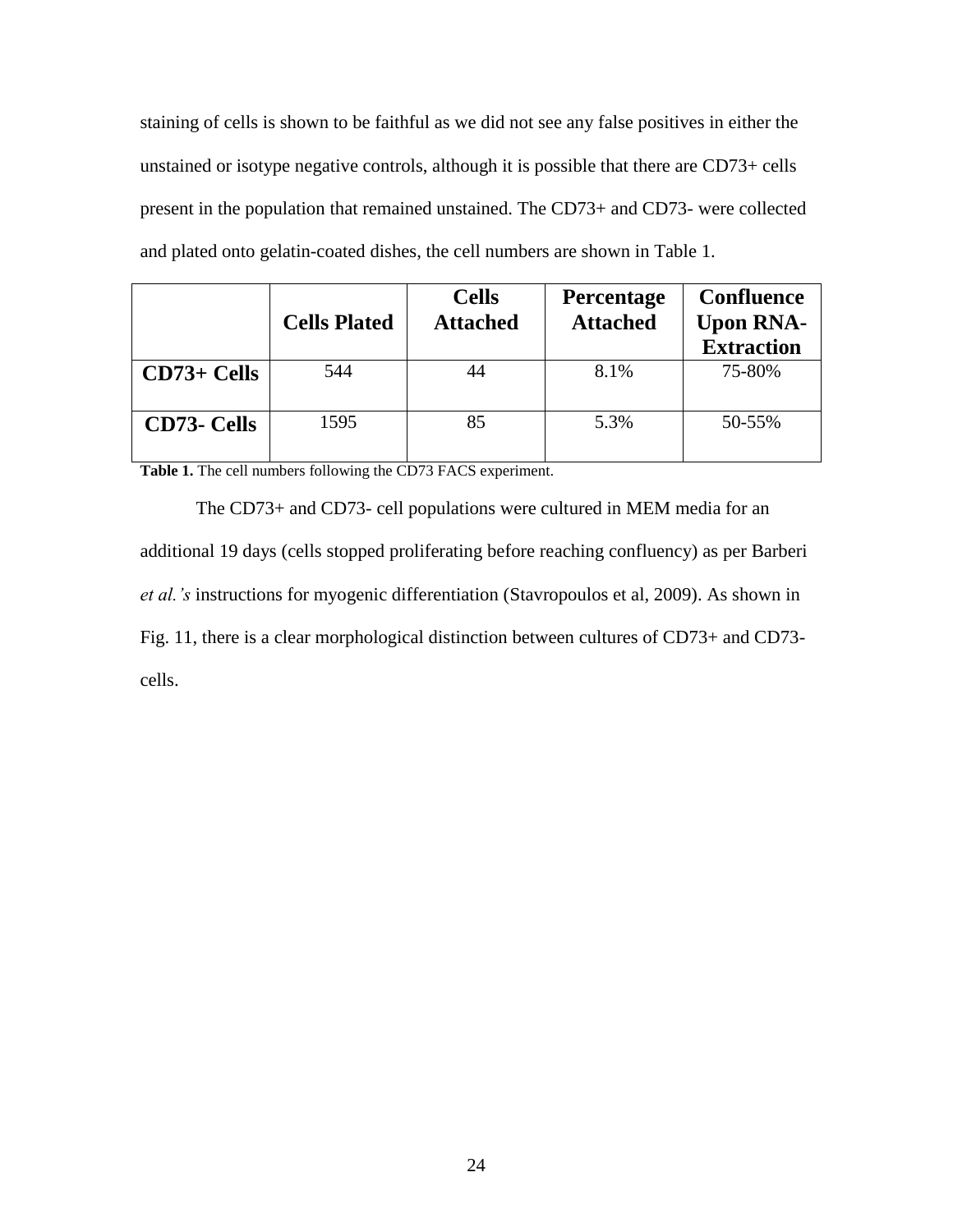

**Figure 11.** Morphology of FACS isolated cells following 19 days of expansion in MEM medium.

The CD73+ cells showed a higher rate of attachment and capacity for proliferation than the CD73- population (Table 1). Once the CD73+/- cells stopped proliferating, cells were harvested and RNA was extracted for gene expression analysis by RT-PCR. The analysis is demonstrated in Fig. 12.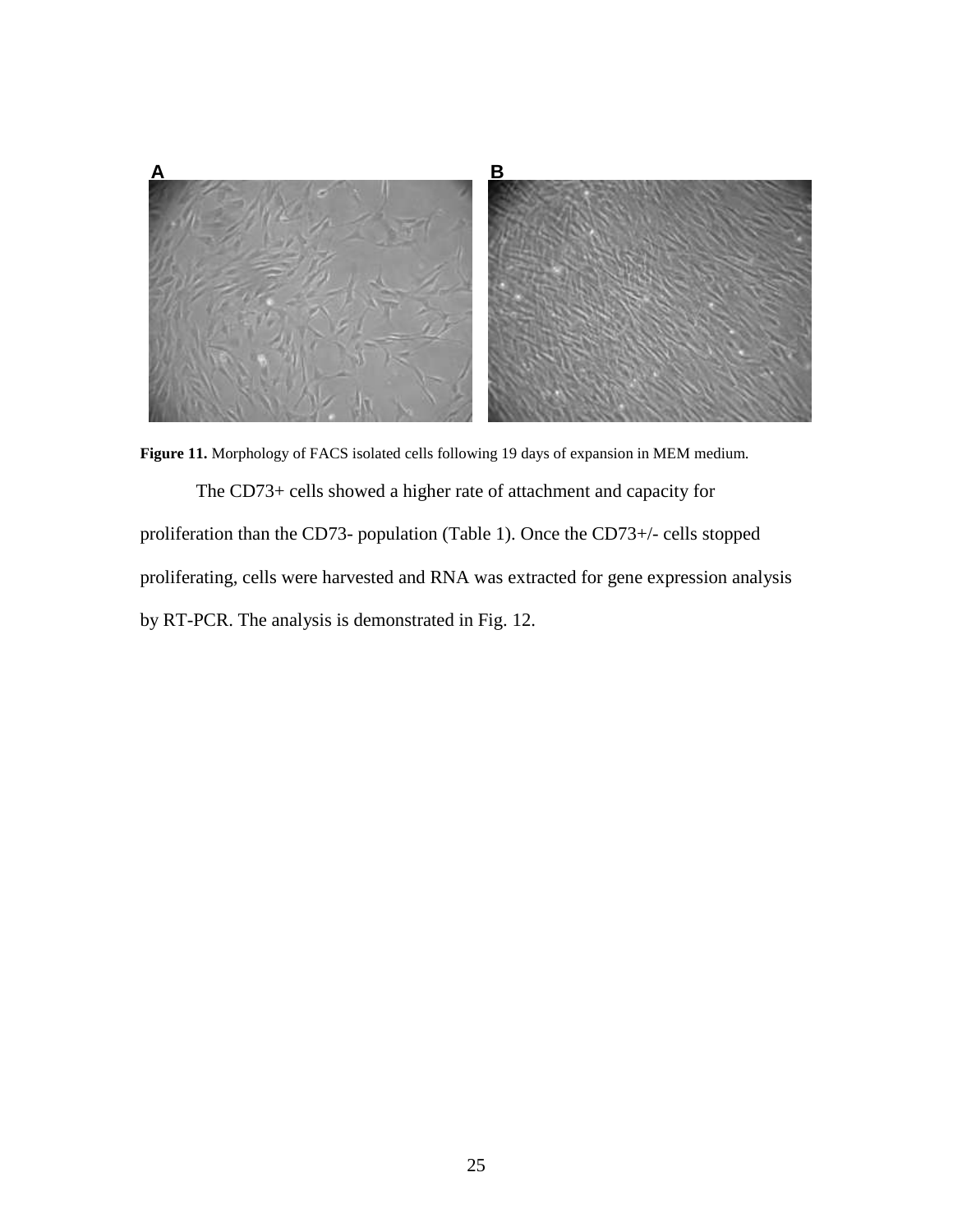

Figure 12. RT-PCR of experimental cells after FACS isolation of CD73+/- cells and 19 days of culture in MEM media (240ng of RNA; Und.-Undifferentiated H9 hESCs, RD-Rhabdomyosarcoma positive control)

Fig. 12 shows that the FACS purification of an MSC-like cell population failed to facilitate the isolation of MyoD+ cells. It should be noted that for terminal myogenic differentiation the Barberi group also included a sort for NCAM+ cells to select for myogenic cells within the MSC population, prior to differentiation. Despite this observation, we still expected to see MyoD expression without the NCAM sort as the Barberi group reported MyoD expression by day 28 of their protocol, a time point that proceeds our CD73 sort. The CD73+ population did have the appearance of a true MSC population, with robust CD73 and CD105 expression. Interestingly, the CD73 population showed expression of CD73 and CD105. This could be explained by the fact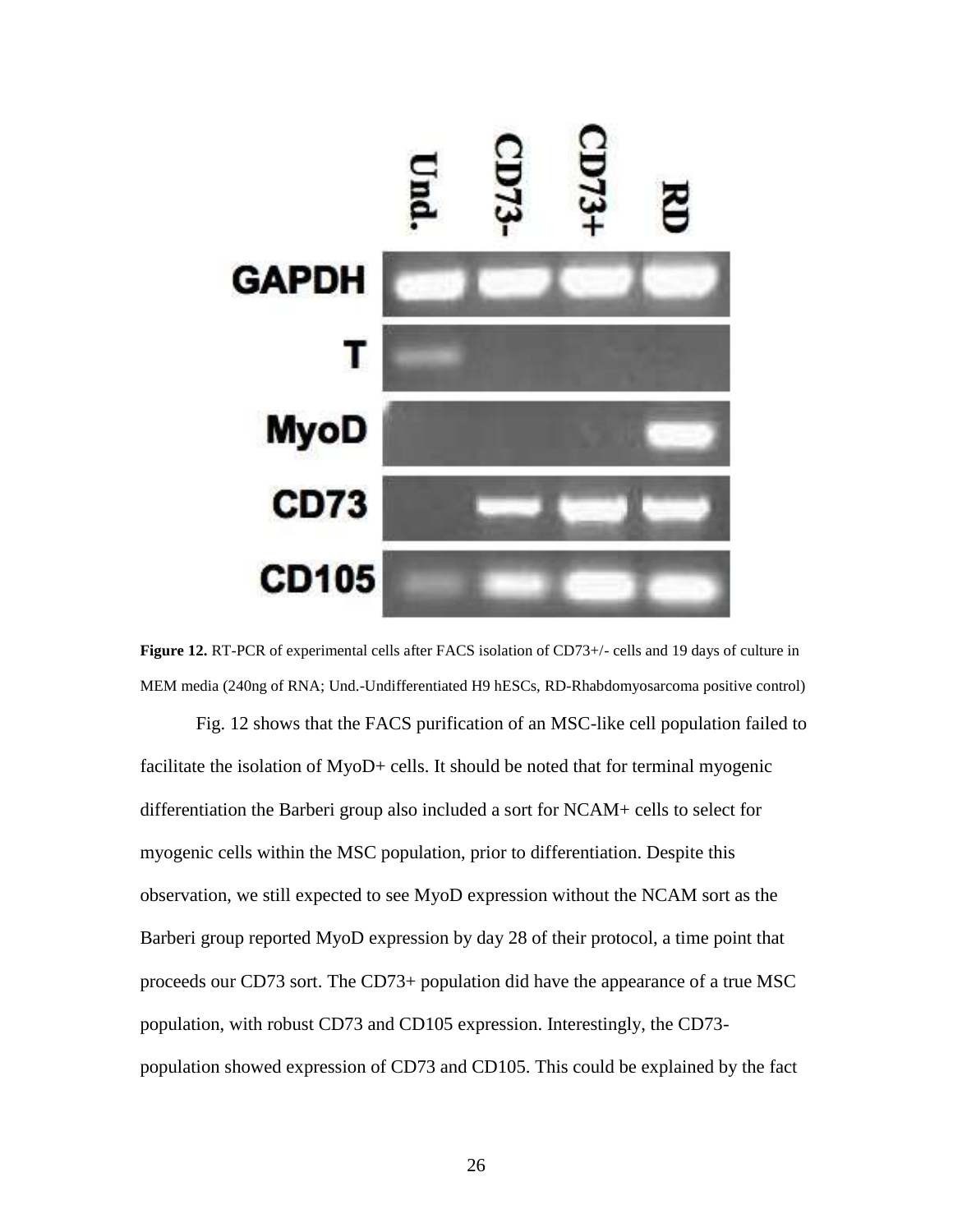that not all the CD73+ cells were labeled during the FACS isolation (discussed earlier) or that a portion of the CD73- cells had the potential to differentiate into an MSC-like population and did so in the MEM medium.

It is unfortunate that the methods published by the Barberi group have thus far proven to be very difficult to replicate. Our studies have shown no sign of myogenic potential in these cells. Despite this, the protocol does appear to have promise in producing MSC from hESCs, which may have the potential to form skeletal muscle if alternative approaches are taken.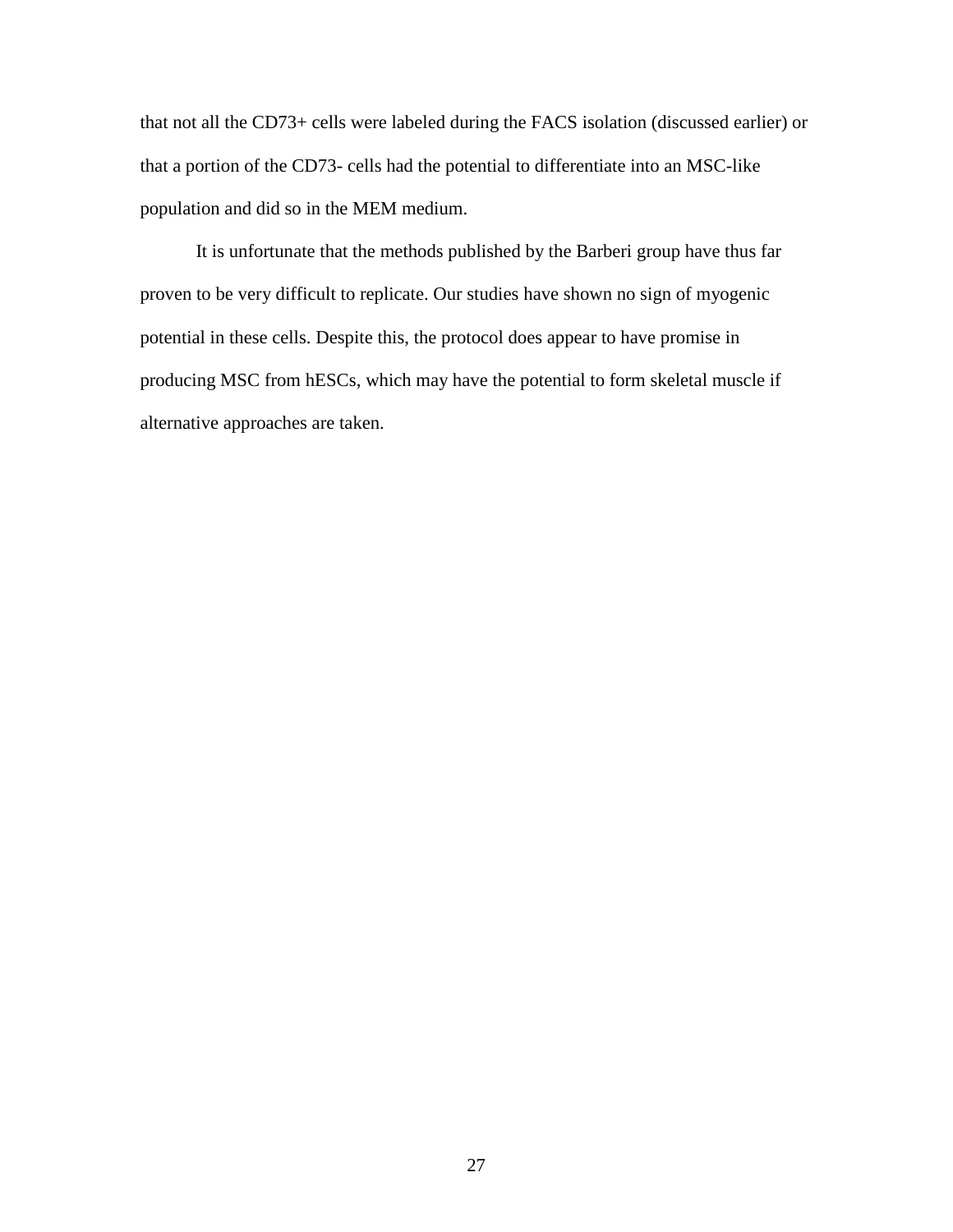#### **Discussion**

Derivation of skeletal muscle from ESCs is an area of research that has shown little progress since the first hESCs were derived. Success has been made in mouse embryonic stem cells (mESCs) using a variety of strategies. Groups have successfully obtained skeletal muscle from mESCs by transducing with vector systems expressing MyoD in a transient (Craft et al, 2008) or inducible manner (Ozasa et al, 2007). Alternatively, mESCs have been induced to undergo myogenic differentiation by culturing the mESCs as EBs in FBS-containing media supplemented with spermine analogs (Sasaki et al, 2008) or with horse serum (Chang et al, 2009). Utilizing what is known from mESC research, which has been going on for decades, is the logical choice for directing hESC studies. Unfortunately, these differentiation strategies have not been able to be translated to hESCs. This problem of mESC research not fully applying to hESC research is most likely related to the fact that mESCs and hESCs exhibit largely different behavior. For example, mESCs require leukemia inhibitory factor (LIF) to maintain a pluripotent state while hESCs require FGF, bone morphogenic protein (BMP) is another cytokine important in maintaining the pluripotent state of mESCs, but in hESCs it is a potent inducer of differentiation, and furthermore, pluripotent mESCs and hESCs are identified by a number of different genes. These critical differences between mESCs and hESCs calls into question whether or not these two cell types actually represent cells of the same developmental stage and could potentially explain the inability to use mESC experimental protocols to achieve the same results with hESCs.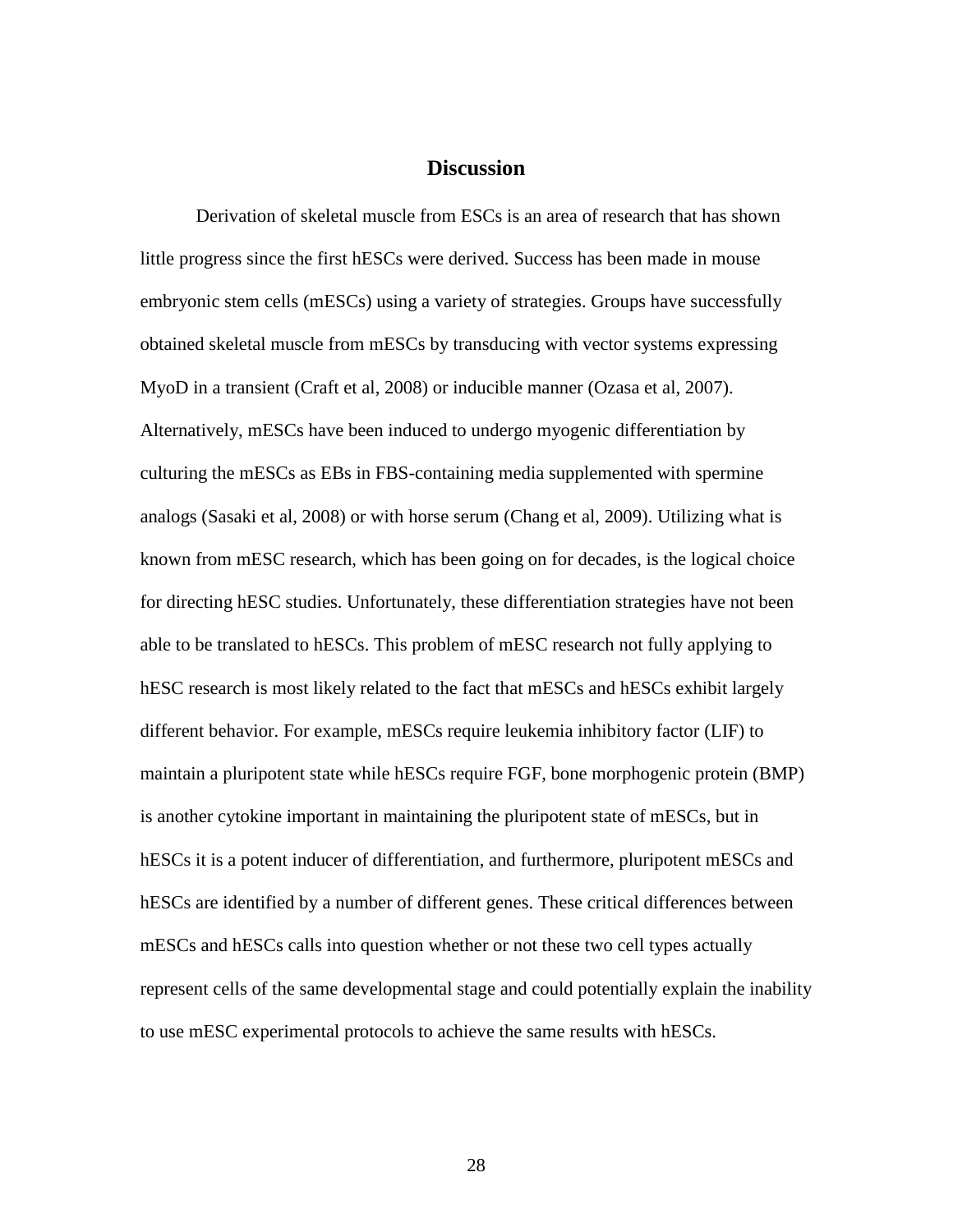Due to the difficulties described above in translating mESC research to hESCs, hESCs studies have had to discover novel cellular differentiation strategies. In 2006 the first group published results showing the ability to generate cells expressing myogenic markers *in vitro* (Zheng et al, 2006). This study grew hESCs as EBs, plated the EBdifferentiated cells, and cultured the outgrowths from the plated EBs in media supplemented with FBS, dexamethasone, ITS, and epidermal growth factor (EGF). This treatment produced cells expressing myogenic markers, including MyoD, after two weeks of culture. Despite the successes of this protocol, it had may short comings, including a very low efficiency of obtaining myogenic cells and an inability for the cells to undergo terminal differentiation and form myotubes and myofibers. This inability to obtain more maturely differentiated cells is a typical problem in ESC research, which frequently can generate more embryonic or fetal cell types, rather than the cells more characteristic of the adult organism. While our reporter system could potentially greatly increase the efficiency of this protocol, the limitations in cellular differentiation made undesirable for our purposes.

Very recently a publication came describing a new means for obtaining skeletal muscle from hESCs. This protocol generated myogenic cells by culturing as EBs and treating them serum-free media containing SB-431542, a small molecule inhibitor of the TGF-β/Activin/Nodal signaling pathway (Mahmood et al, 2010). As previously described, EB formation leads to the generation of endodermal, mesodermal, and ectodermal lineages. The study showed that SB-431542-mediated inhibition of TGF- /Activin/Nodal signaling led to a decrease in the ability of the EBs to form endodermal cells types while a dramatic increase in the ability of the cells to form muscle cell types,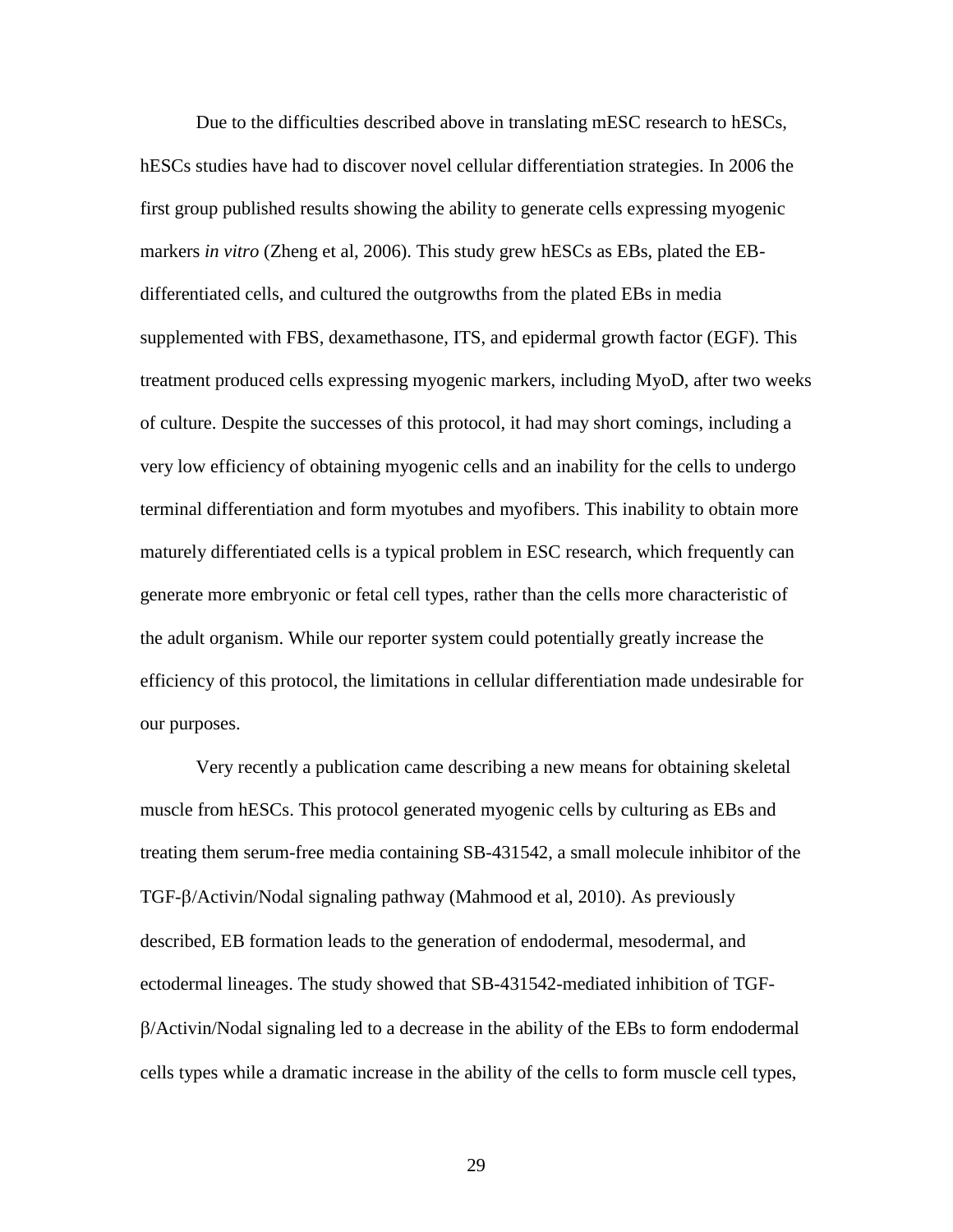including skeletal muscle, at fairly high efficiency (52% of experimental cells expressed MyoD). This study is not only promising in its ability to produce skeletal muscle, but also in the information it provides about the nature of hESC differentiation. The fact skeletal muscle has proven so difficult to obtain from hESC, and yet are generated relatively easily and in abundance once endodermal differentiation is blocked suggests that difficulty in forming mesodermal cell types is a preferences of hESCs to differentiate into endodermal lineages. While our experiments did not include any analysis of endodermal differentiation, it is very possible that this is the lineage that cells progressed down, explaining our inability to generate myogenic cells Blocking endodermal with small molecule inhibitors, like the one used in this study, or by other may be critical in advancing hESCs research so that historically difficult to generate mesodermal cell types can be formed.

Unfortunately, at the beginning of this study the findings of Mahmood *et al.* were not yet published, and thus, Barberi's publication in 2007 regarding a protocol that supported the *in vitro* differentiation of skeletal myoblasts capable of terminal differentiation from hESCs (Barberi et al, 2007) was viewed as a major development. Although the cell differentiation protocol was inefficient and required a prolonged time in cell culture, the protocol did offer a simple, stepwise methodology for generating skeletal muscle. The original goal of this study was to modify the protocol provided by Barberi *et al.* using a lentiviral reporter system to enhance the ability to derive myoblasts from hESCs. Unfortunately, the original MyoD-CFP-EF1 $\alpha$ -mCherry reporter we generated for this study had to be redesigned (Fig. 5) because of unacceptable limitations. While the modified reporter system may eventually facilitate the efficient isolation of myogenic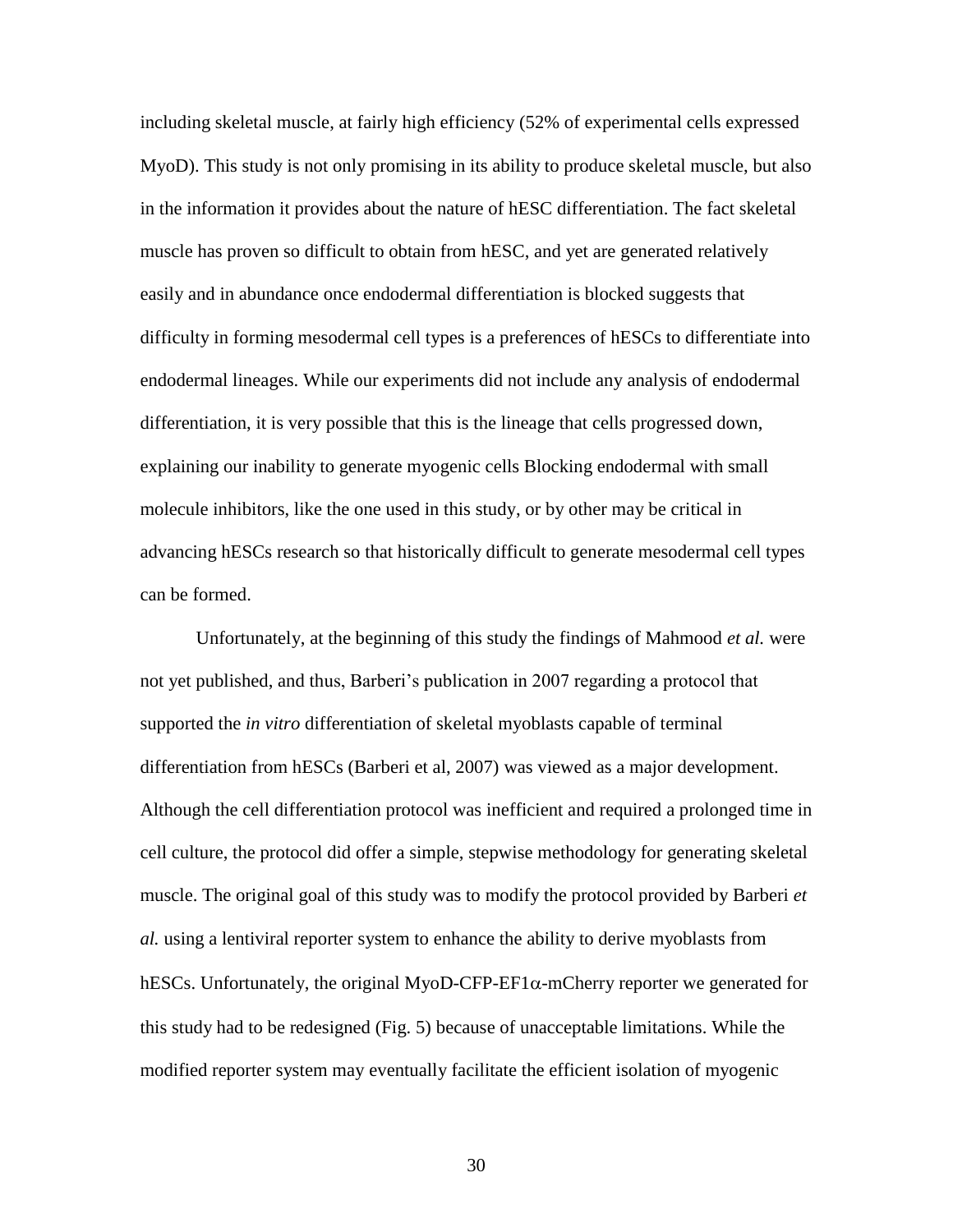cells, our results suggest that that the Barberi protocol cannot be used for obtaining MyoD+ cells in a reproducible manner.

HESC research is beset with issues of reproducibility due to a lack of standardization in the field. Different labs utilize a variety of genetically diverse lines that may exhibit differences in potentiality or preferred lineages of differentiation. Additionally, hESCs are cultured under a variety of different culture conditions. For example, labs may culture their hESCs on feeder layers such as irradiated mouse embryonic fibroblasts (MEFs) or on irradiated human fibroblasts. There are also feederfree culture systems, in which hESCs are cultured on matrigel or fibronectin and fed with MEF-conditioned media or chemically defined media known as mTeSR. It is reasonable to assume that culturing hESCs on other cell types or in different culture mediums could very well affect the potential of these cells. This is an important issue that could provide a potential explanation for our inability to replicate the results of the Barberi group. Specifically, Barberi *et al.* culture their cells on MEFs, whereas we wished to avoid contamination of our cells with mouse contaminants and therefore cultured our hESCs on matrigel with MEF conditioned media. The MEFs utilized by the Barberi group may have provided a lineage commitment that accounts for their ability to form myoblasts. This is the most probable cause for our inability to reproduce Barberi *et al.'s* results, as it is one of the few variables existing between their methods and ours that could potentially have a significant influence.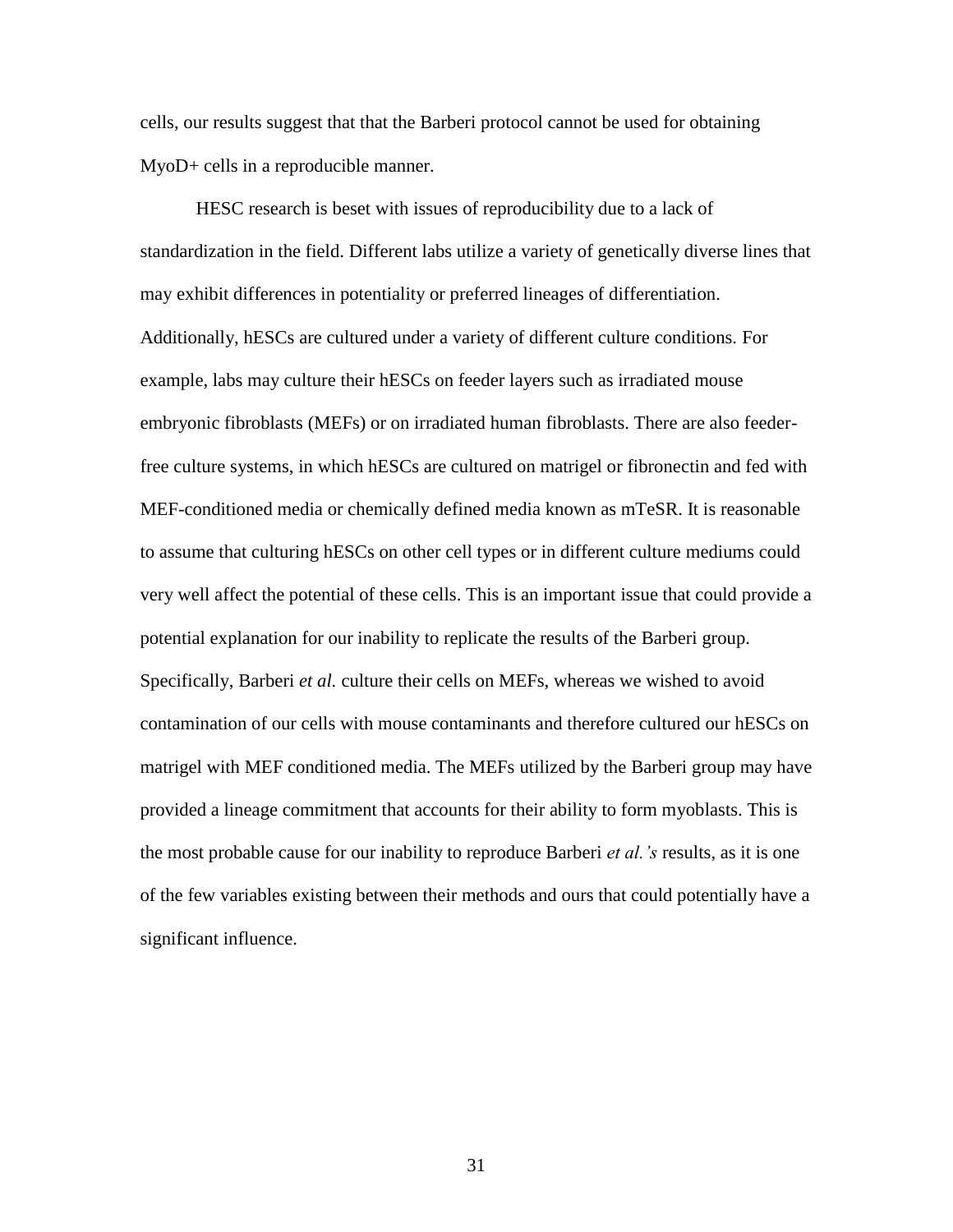While MSC-like cells were derived using this protocol, the efficiency of their derivation was fairly low. While the Barberi group did not report the percentage of cells that they obtained that were CD73+, our percentage was only 0.1% (Fig. 10).

The results outlined in this report showed that CD73 is actually being expressed in undifferentiated hESCs (Fig. 12). As previously discussed, this suggests that there may be a small population of spontaneously differentiated MSCs within hESC colonies. This information could potentially be useful if MSCs could be efficiently derived directly from undifferentiated hESCs using a CD73 reporter system or other strategy.

We failed to detect MyoD expression at any point during differentiation. Although Barberi *et al.* reported the appearance of MyoD gene expression by Day 28 of their protocol, we could not reproduce this result, even after the expansion and differentiation of the CD73+ cells. However, it may be possible to obtain myogenic cells from the MSC-like cells using more established differentiation methods.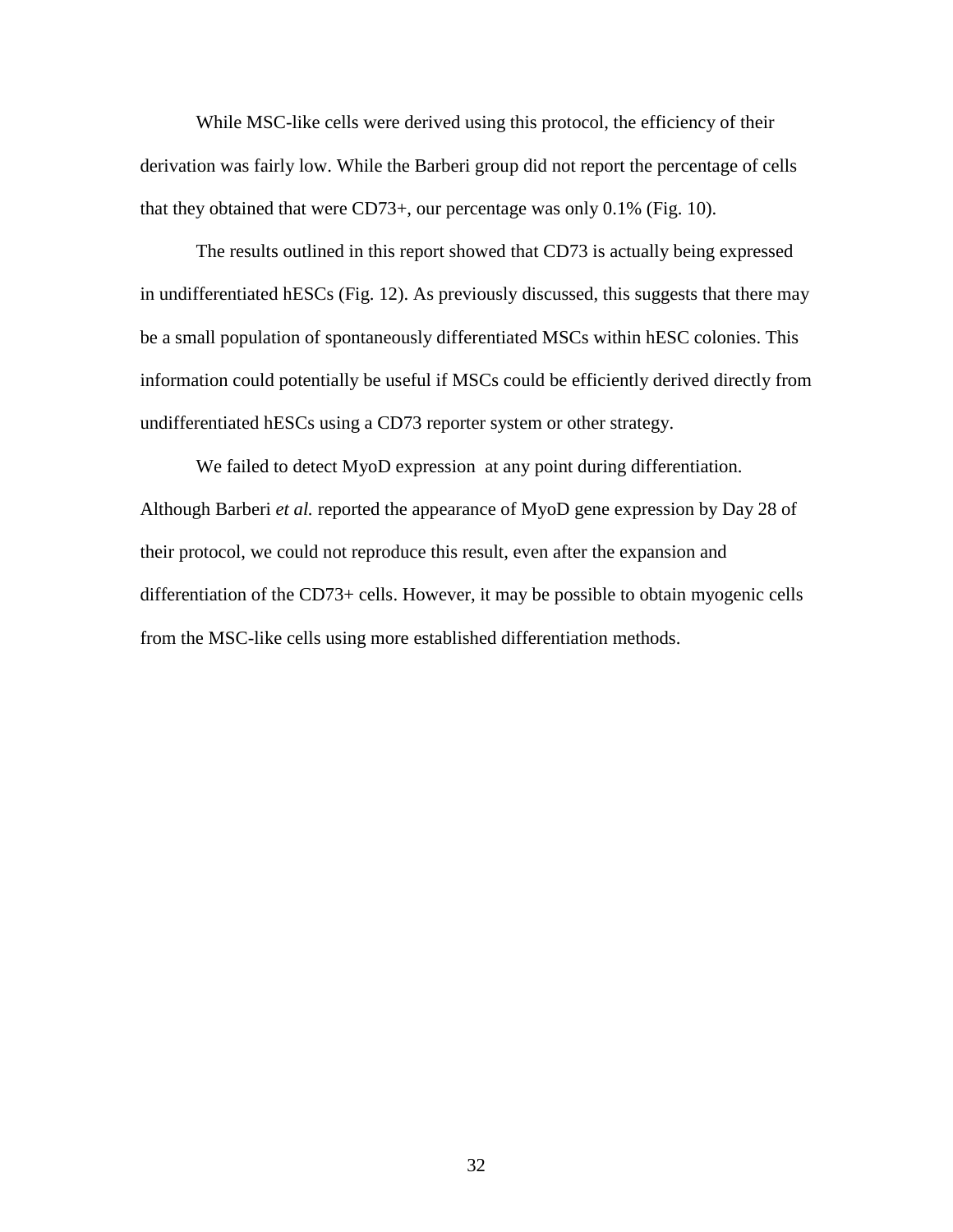#### **Future Directions**

Immediate experimental goals would be to improve upon the Barberi group's methodology for obtaining myogenic cells from their CD73+ MSC-like cell population. Barberi *et al.* utilized  $\alpha$ MEM media containing 10% fetal bovine serum to differentiate their hESC-derived MSCs into skeletal muscle. This is not a differentiation medium typically used to obtain skeletal muscle from MSCs. Bone marrow-derived MSCs, which have been studied for significantly longer than hESC-derived MSCs, are most typically differentiated into muscle *in vitro* using media supplemented with 20% FBS, 0.5% chicken embryo extract, and 10% horse serum (Pozzobon et al, 2008). Another study transduced bone marrow-derived MSCs using a retroviral system expressing Pax3 showed significant skeletal muscle differentiation (Gang et al, 2008). This protocol had the advantage over the Pozzobon study, in that they were capable of generating myogenic cells capable of terminal differentiation without the use of non-physiological agents such as 5-azacytidine. Using these strategy or possibly another, such as co-culture with C2C12 cells, it may be possible to successfully derive myogenic cells from the MSCs obtained by the Barberi protocol. If these techniques proved successful then the lentiviral reporter systems could be utilized in improving the efficiency of a new protocol.

For longer-term experimental design, the study published by Mahmood *et al.* offers important direction for developing future mesodermal differentiation strategies. One of the limitations of the Mahmood study was that it relied on EB formation for the initial stages of differentiation. As described previously, EB differentiation spontaneously generates all three germ layers. The difficulties in using such a strategy are that, even when a lineage inhibitor (like SB-431542) is used, the EBs generate a heterogeneous cell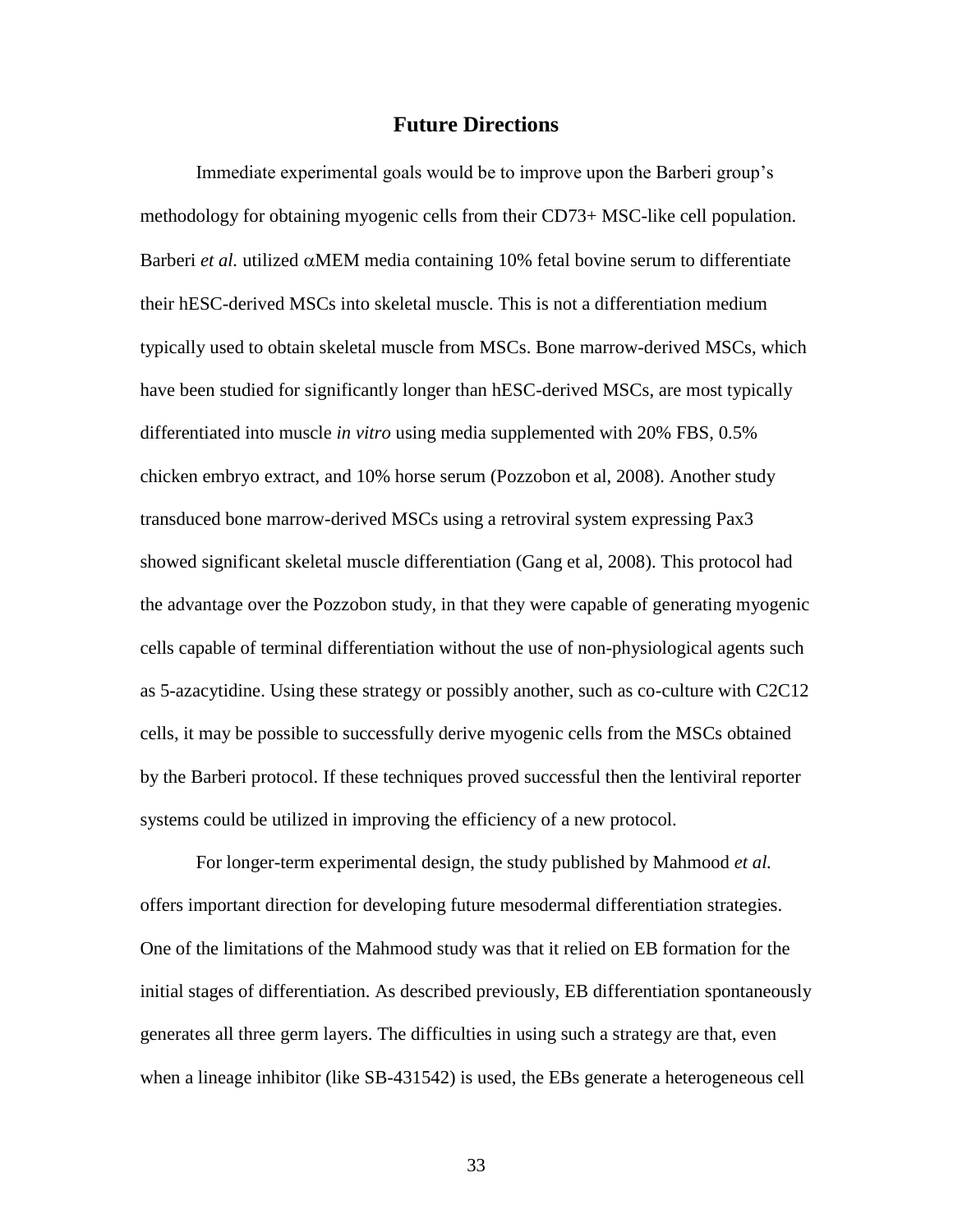population. For a protocol to be truly useful for clinical applications it would ideally allow for the directed, homogeneous differentiation of hESCs into the cell type of interest. This means that the best differentiation strategies would avoid random and heterogeneous differentiation steps such as those involved in EB formation. Therefore, future experiments should focus on utilizing the strategy of lineage restriction shown by Mahmood *et al.* to obtain skeletal myoblasts in a directed manner. Mimicking the signals known from embryonic development is the most logical approach to directing the differentiation of hESCs. By utilizing BMP-4, a known inducer of mesoderm in hESCs (Zhang et al, 2008), to generate a primitive mesodermal cell population followed by treatment with cytokines known to induce skeletal muscle development such as Wnt3a and Wnt7a (Parker et al, 2003). This strategy has been attempted previously in our lab, unsuccessfully, but with the lineage restriction provided by  $TGF- $\beta$ /Activin/Nodal$ signaling pathway inhibition via the SB-431542 inhibitor could allow for the intended mesodermal differentiation due to the blocked default endodermal lineage.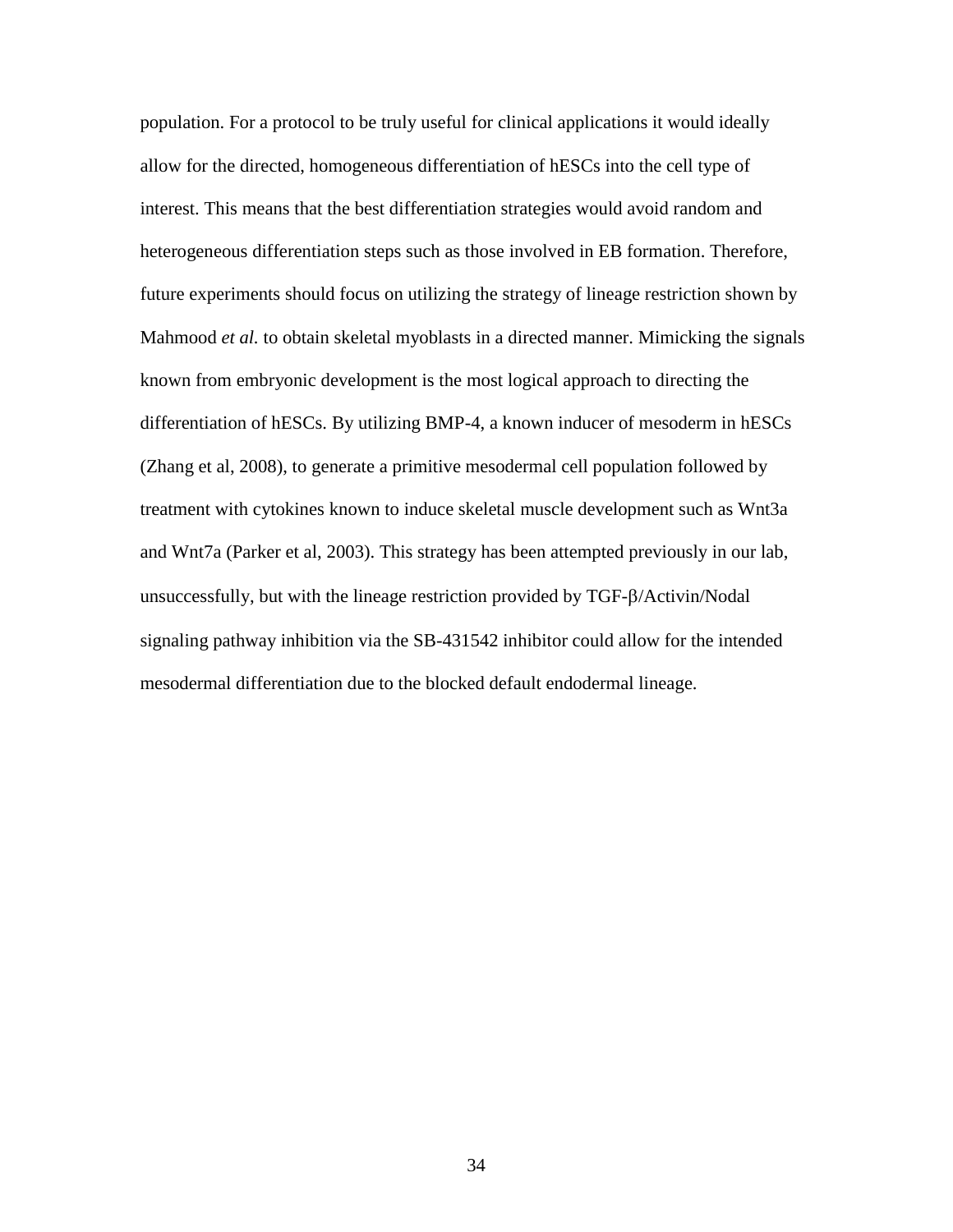#### **References**

- Barberi, T *et al.* (2007) Derivation of engraftable skeletal myoblasts from human embryonic stem cells. *Nat Med,* 13(5): 642-648.
- Chang, H *et al.* (2009) Generation of transplantable, functional satellite-like cells from mouse embryonic stem cells. *FASEB Journal,* 23(6): 1907-1919.
- Chen, J C J & D J Goldhamer (1999) Transcriptional mechanisms regulating *MyoD* expression in the mouse. *Cell Tissue Res,* 296(1): 213-219.
- Craft, A M *et al.* (2008) Herpes simplex virus-mediated expression of Pax3 and MyoD in embryoid bodies results in lineage-related alterations in gene expression profiles. *Stem Cells,* 26(12): 3119-3129.
- Dominici, M *et al.* (2006) Minimal criteria for defining multipotent mesenchymal stromal cells. The International Society for Cellular Therapy position statement. *Cytotherapy,* 8(4): 315-317.
- Drost, A C *et al.* (2009) *In vitro* myogenic differentiation of human bone marrow-derived mesenchymal stem cells as a potential treatment for urethral sphincter muscle repair. *Ann N Y Acad Sci,* 1176(135): 135-143.
- Friedenstein, A J *et al.* (1978) Origin of bone marrow stromal mechanocytes in radiochimeras and heterotopic transplants. *Exp Hematol,* 6(5): 440-444.
- Gang, E J *et al.* (2008) Pax3 activation promotes differentiation of mesenchymal stem cells toward the myogenic lineage. *Exp Cell Res,* 314(8): 1721-33.
- Hansen, K R *et al.* (1995) Isolation and characterization of the promoter of the human 5'nucleotidase (CD73)-encoding gene. *Gene,* 167(1-2): 307-312.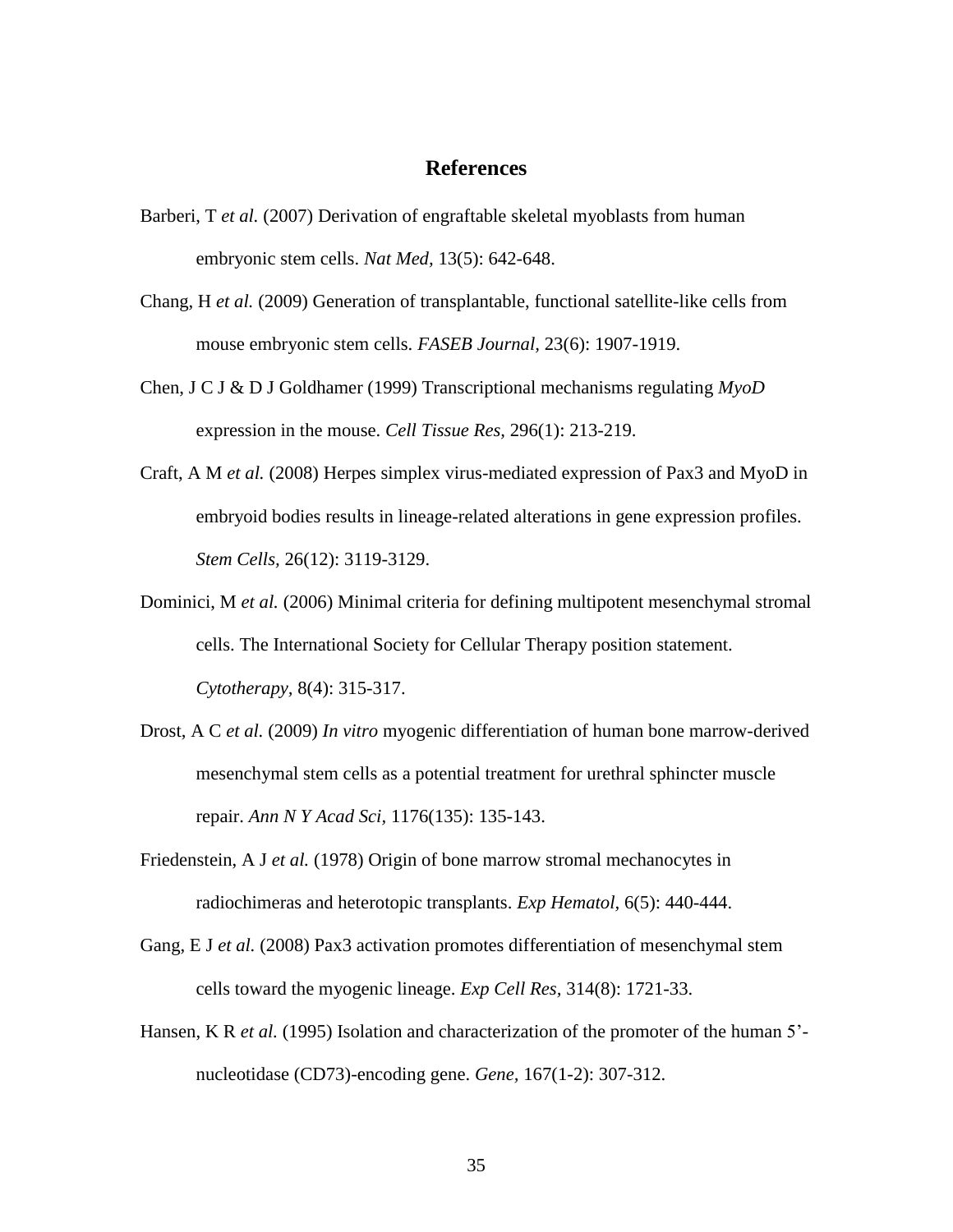- Hawke, T J and D J Garry (2001) Myogenic satellite cells: physiology to molecular biology. *J Appl Physiol,* 91(2):534-551.
- Hwang, N S *et al.* (2008) Controlled differentiation of stem cells. *Adv Drug Deliv,* 60(2): 199-214.
- Johnson, B V *et al.* (2006) Transcriptional control of pluripotency: decisions in early development. *Curr Opin Genet Dev,* 16(5): 447-54.
- Knudsen, S M *et al.* (1993) Tissue-dependent variation in the expression of elongation factor-1 $\alpha$  isoforms: Isolation and characterization of a cDNA encoding a novel variant of human elongation-factor  $1\alpha$ . *Eur J Biochem*, 15(3): 548-554.
- Lian, Q *et al.* (2007) Derivation of clinically compliant MSCs from CD105+, CD24 differentiated human ESCs. *Stem Cells*, 25(2): 425-436.
- Mahmood, A *et al.* (2010) Enhanced differentiation of human embryonic stem cells to mesenchymal progenitors by inhibition of  $TGF- $\beta$ /Activin/Nodal signaling using$ SB-431542. *J Bone Miner Res,* [Epub ahead of print].
- Ohtsuka S & S Dalton. (2008) Molecular and biological properties of pluripotent embryonic stem cells. *Gene Ther,* 15(2): 74-81.
- Olivier, E N *et al*. (2006) Differentiation of human embryonic stem cells into bipotent mesenchymal stem cells. *Stem Cells*, 24(8): 1914-1922.
- Ozasa, S *et al.* (2007) Efficient conversion of ES cells into myogenic lineage using geneinducible system. *BBRC*, 357(4): 957-963.
- Parker, M H *et al.* (2003) Looking back to the embryo: defining transcriptional networks in adult myogenesis. *Nat Rev Gen*, 4(7): 495-505.

Pfeifer, A *et al.* (2002) Transgenesis by lentiviral vectors: Lack of gene silencing in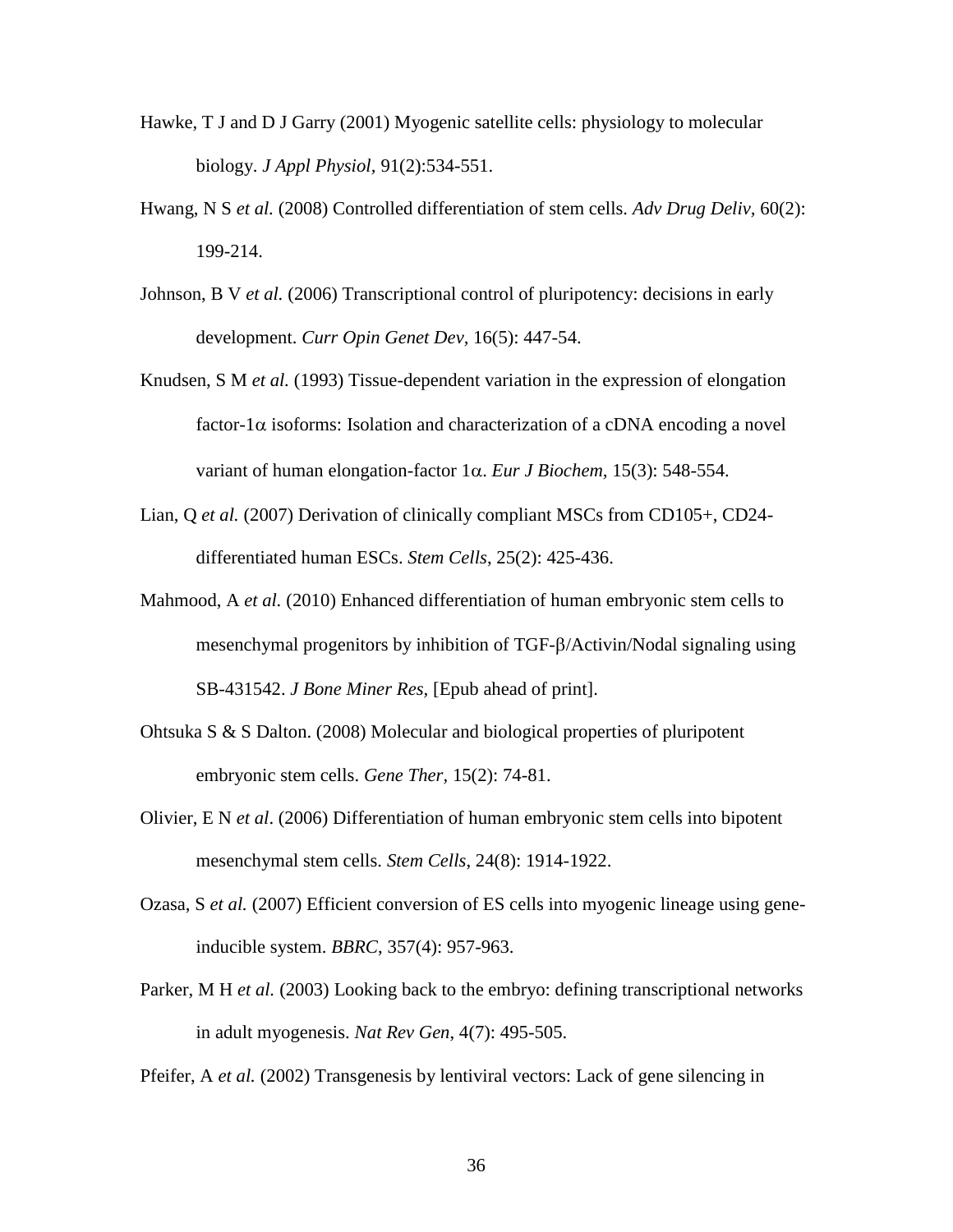mammalian embryonic stem cells and preimplantation embryos. *PNAS,* 99(4): 2140-2145.

- Pierelli, L *et al.* (2001) CD105 (Endoglin) expression on hematopoietic stem/progenitor cells. *Leuk Lymphoma,* 42(6): 1195-1206.
- Pittenger, M F *et al.* (1999) Multilineage potential of adult human mesenchymal stem cells. *Science,* 284(5411): 143-147.
- Pozzobon, M *et al.* (2009) Mesenchymal stromal cells can be derived from bone marrow CD133+ cells: implications for therapy. 18(3): 497-510.
- Rambhatla, L *et al.* (2003) Generation of hepatocyte-like cells from human embryonic stem cells. *Cell Transplant,* 12(1):1-11
- Reubinoff, B E *et al.* (2001) Neural progenitors from human embryonic stem cells. *Curr Protoc Cell Biol,* 19(12): 1134-1140.
- Segev, H *et al.* (2004) Differentiation of human embryonic stem cells into insulinproducing clusters. *Stem Cells,* 22(3): 265-274.
- Stavropoulos, M E *et al.* (2009) Differentiation of multipotent mesenchymal precursors and skeletal myoblasts from human embryonic stem cells. *Curr Protoc Stem Cell Biol,* Ch.1: Unit 1F.8.1-1F.8.10.
- Thompson, J A *et al.* (1998) Embryonic stem cell lines derived from human blastocysts. *Science,* 282(5391): 1145-7.
- Trivedi, P & P Hematti (2007) Simultaneous generation of CD34+ primitive hematopoietic cells and CD73+ mesenchymal stem cells from human embryonic stem cells co-cultured with murine OP9 stromal cells. *Exp Hematol*, 35(1): 146- 154.